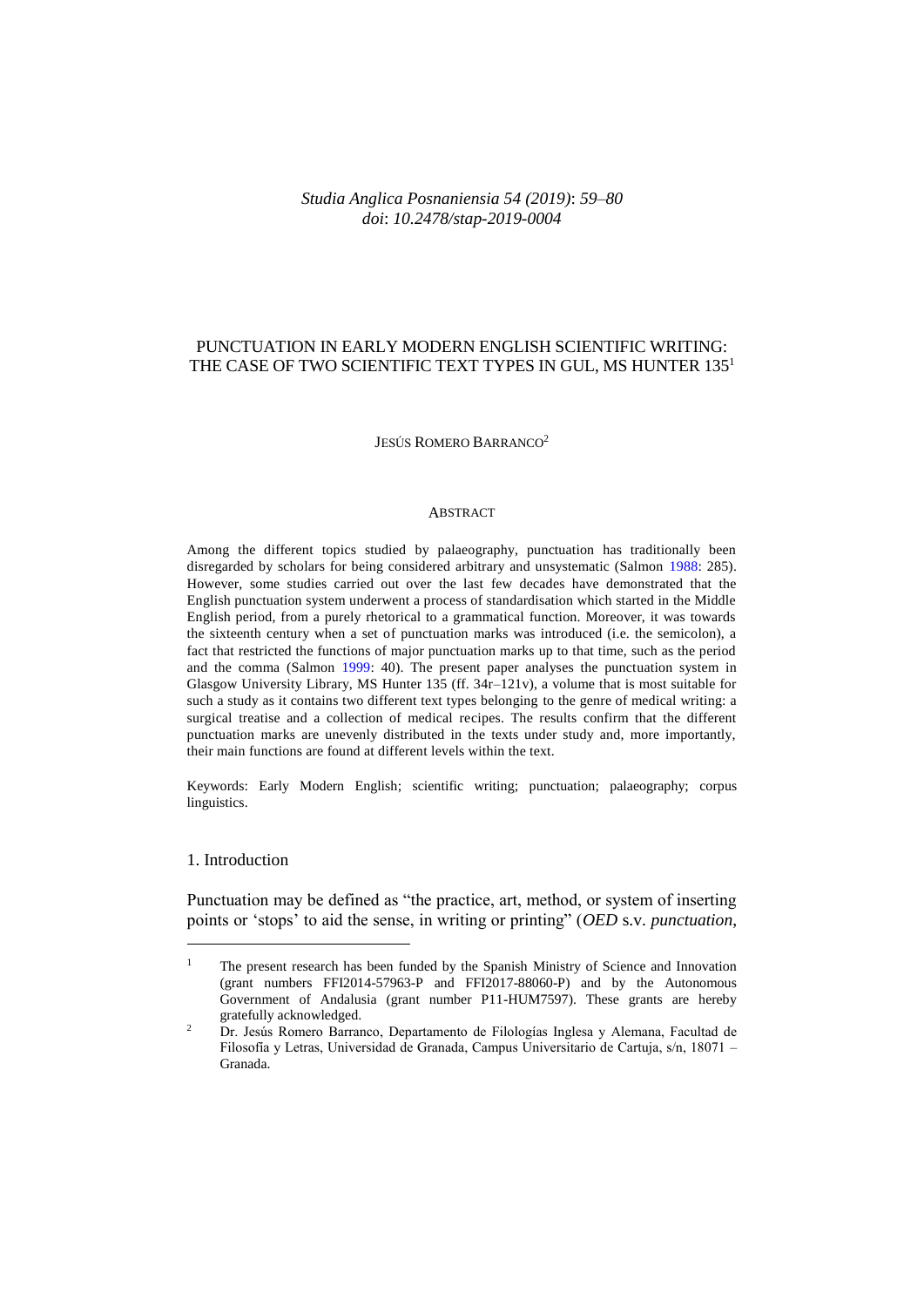n. 3.a). However, there has been some controversy as to the functions of these 'stops' in the history of English, being generally considered as arbitrary and unsystematic (Salmon [1988:](#page-20-0) 285; Rodríguez-Álvarez [1999:](#page-20-2) 27–30; Alonso-Almeida [2002:](#page-18-0) 207–210; Calle-Martín [2004:](#page-19-0) 407–422).

It would be neither possible, nor particularly rewarding, to attempt a detailed analysis of the punctuation of individual writers in this period, since so much depended on education, on the writer's purpose and general predilections (Salmon [1999:](#page-20-1) 31).

Even though the conventions of punctuation started to standardise due to the circulation of printed texts, Salmon [\(1999:](#page-20-1) 40) argues that "the period is one of experiment and uncertainty in the use of some of these punctuation marks which, to some extent, depends on the preference of the individual compositor", hence the need of individual approaches to the phenomenon. In spite of the historical disregard, the topic attracted the attention of scholars towards the end of the twentieth century, who proposed several categorisations of punctuation, i.e., rhythmical versus logical, rhetorical versus grammatical, or elocutionary versus structural (Lucas [1971:](#page-20-3) 2–3). Approaches to individual texts, furthermore, demonstrate an evolution from the rhetorical to the grammatical in the history of English.<sup>3</sup> In Old English, for instance, Calle-Martín and Miranda-García found a rhetorical use of punctuation in the *Apollonius of Tyre* [\(2005a;](#page-19-1) see also Mitchell [1980](#page-20-4) for the modernization of OE punctuation). In Middle English, Arakelian's analysis of the punctuation system in a biographical treatise demonstrates that the grammatical function predominates [\(1975\)](#page-19-2). In this same vein, Rodríguez-Álvarez [\(1999\)](#page-20-2) and Calle-Martín and Miranda-García [\(2005b\)](#page-19-3) accounted for the structural functions of punctuation in fifteenthcentury vernacular deeds and a Middle English arithmetical treatise, respectively. Finally, studies in early Modern English punctuation by Alonso-Almeida and Ortega-Barrera [\(2014\)](#page-18-1) in sixteenth-century medical recipes and by Calle-Martín and Miranda-García [\(2007\)](#page-19-4) and Calle-Martín [\(forthcoming\)](#page-19-5) in sixteenth-century handwritten and printed legal material corroborate the diachronic transition of English punctuation, from rhetorical to structural purposes.<sup>4</sup>

<sup>&</sup>lt;sup>3</sup> According to Lucas, "the historical development of the use of punctuation in English seems to be a gradual process of re-drawing the boundary-line in favour of structural (and expository) at the expense of elocutionary territory" [\(1971:](#page-20-3) 4). 4

In the sixteenth century, a number of punctuation marks are introduced (i.e. the semicolon) and, more importantly, "punctuation ceases to be regarded primarily as a guide to the spoken language and becomes an aid to clarity in the printed work" (Salmon [1999:](#page-20-1) 40). In this vein, Dawson and Kennedy-Skipton state that the punctuation system "fully developed by the end of the 16th century, and in the course of the early Modern English period scribes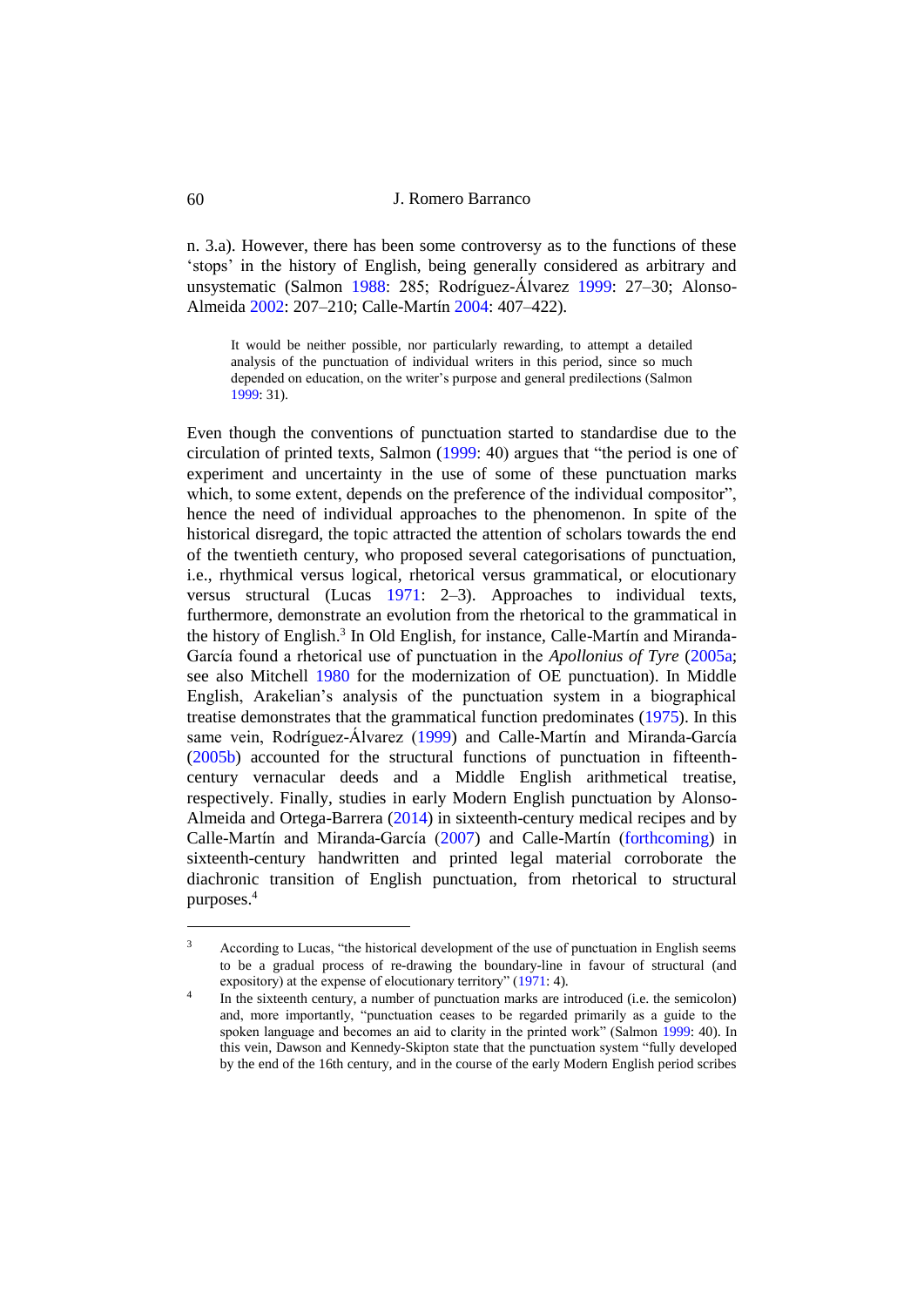It must be noted that all the studies on early Modern English material have approached the topic by focusing on a single text type, leaving no room for the comparison with other text types produced in the same period and belonging to the same genre. For the purpose of this paper, an early Modern English scientific manuscript has been selected as source of evidence. The selection of such material seems to be most appropriate for the objectives of the present paper, as not only was it created towards the middle of the sixteenth century (a moment in which, according to the above-mentioned scholars, the functions of punctuation started to standardize for the sake of a more grammatical nature), but it also contains two treatises belonging to different traditions within early Modern English scientific writing, i.e. a surgical treatise and a collection of medical recipes (which will allow for the detection of textual variation in the use of punctuation). Thus, the present paper has been conceived with the following structure: Section 2 offers the methodology and presents the manuscript under study; Section 3 deals with the definition of genre and text type, crucial to understand the differences between the two treatises under study; Section 4 provides the analysis, where the use of the different symbols of punctuation is described and the punctuation systems in both treatises are compared to each other; and, finally, the discussion and the conclusions are put forward in Section 5.

### 2. Methodology and source of evidence

 $\overline{a}$ 

The present research stems from a Spanish research project based at the University of Málaga, where a group of historical linguists work in collaboration with other national and international universities, among which we can find Murcia, Oviedo, Glasgow, Oslo, and Poznań. The aim of the project is twofold: 1) to prepare semi-diplomatic editions freely offered online together with the high-resolution images of the original manuscripts; and 2) to compile a normalised and POS-tagged corpus of early Modern English scientific writing.

The source of evidence for the present study is MS Hunter 135 (henceforth H135), a case in point in the production of early Modern English scientific writing containing a version of Guy de Chauliac's surgery with interpolations of Henry de Mondeville and others, and a collection of medical recipes (Voigts 1995: 261). In the former, the author provides the patient with medicines to heal the injury, apart from the surgical operation itself, whereas in the latter a list of remedies for different maladies is provided.

employed the punctuation symbols that we use today, albeit with noticeable differences" (Dawson and Kennedy-Skipto[n 1968:](#page-19-6) 18; see also Pett[i 1977:](#page-20-5) 25).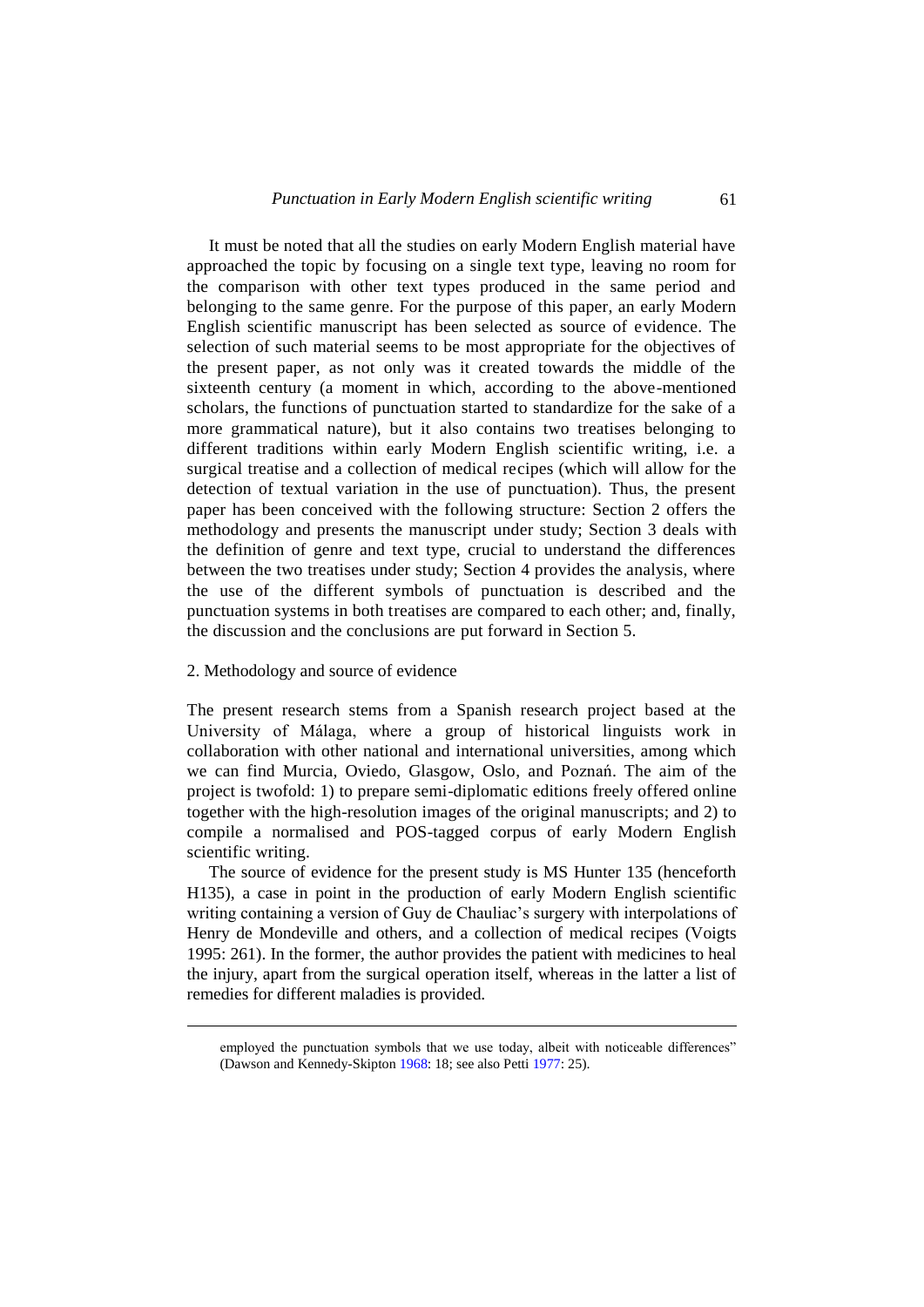H135 is housed in Glasgow University Library. Referenced MS Hunter 135 (T.6.17), it is a sixteenth-century volume containing five treatises, the second and approximately half the third being the object of study in the present paper, that is, ff.  $34r-121v$  (Young and Aitken 1908: 122)<sup>5</sup>.

- Medica Qvaedam (ff. hv-32v), Latin and English by unknown author<sup>6</sup>.
- *De Chirvrgia Libri IV* (ff. 34r–73v), English by unknown author.
- *Medica Qvaedam* (74r–159v), Latin and English by unknown author.
- *Practica Chirvrgiae* (ff. 159v–208v), Latin by John Arderne.
- *Medica Qvaedam* (ff. 208v–234v), Latin and some English by unknown author.

38,830 words, punctuation included, were transcribed, normalised, POS-tagged and, by means of *AntConc 3.4.4* (Anthony [2014\)](#page-19-7), all the concordances of the punctuation marks in H135 were subsequently retrieved. These concordances were then exported to an Excel spreadsheet and classified according to the punctuation mark (period, comma, etc.). Finally, the instances of each punctuation symbol were analysed in the light of their use in the text.

3. Genre and text type: a working definition

The text types under study belong to the same genre and, therefore, were created in the same context. The idea of context is related to the fact that each form of communication, whether written or spoken, has a purpose that ultimately determines its nature. Thus, different purposes will feature different characteristics and structure; hence the possibility of identifying the intentions of the sender of the message by the way language is constructed (Eggins [1994:](#page-19-8) 4).

Taavitsainen's study of medical writing in late Middle and early Modern English views genres as "inherently dynamic cultural schemata used to organise knowledge and experience through language. They change over time in response to their users' sociocultural needs" [\(2001:](#page-20-6) 139–140; see also Taavitsainen [2004:](#page-20-7) 75).<sup>7</sup> This definition fits perfectly with the historical development of early English

<sup>5</sup> These two texts constitute the English component of H135: a surgical treatise (19,348 words) and a collection of medical recipes (19,482 words).

<sup>&</sup>lt;sup>6</sup> This part of the manuscript is mainly composed of an alchemical treatise (ff.  $3v-23v$ ) in Latin and English as well as a geographical treatise (ff. 24r–32v) in English.

<sup>7</sup> Taavitsainen proposes a similar definition of genres, seeing them "as a mental frame in people's minds which gets realised in texts for a certain purpose in a certain cultural context" [\(2001:](#page-20-6) 140). Taavitsainen also connects genres to the idea of appropriation, "the process by which meaning is negotiated and produced and the ways in which discourses affect the reader and lead to a new form of comprehension of oneself and the world" [\(2004:](#page-20-7)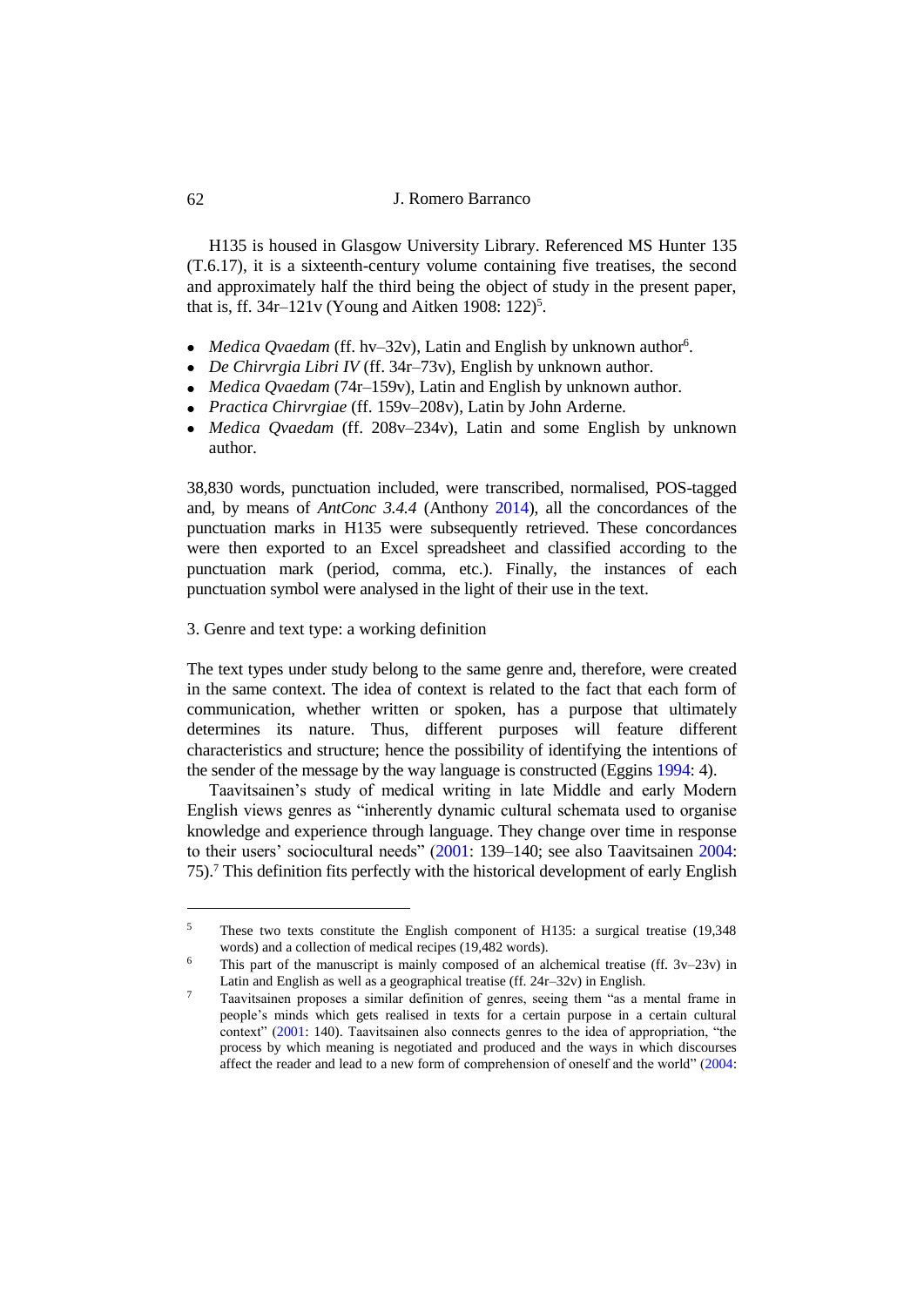medical writing, as it was during the fourteenth and fifteenth centuries when texts of this kind started to be created in English for the first time, and the genre conventions had to be created. In this period, we witness a shift from Latin and/or French to English as the lingua franca of science in Tudor England (Pahta [2001:](#page-20-8) 205–206). Socially-biased as they are considered to be, genres vary and new genres are created when they are needed in society.

Text types, on the other hand, represent the linguistic realisations of genres, that is, they contain a series of linguistic features that may or may not belong to a common genre. Given this, a genre or register can contain different text types which may share the specific schemata of their genre and, at the same time, contain different linguistic features.<sup>8</sup> Consequently, text types differ from genres in that the former are characterised by their internal linguistic elements whereas the latter are shaped by way of extra-linguistic features (Biber [1988:](#page-19-9) 70; see also Lehto [2015:](#page-19-10) 31).<sup>9</sup> According to Taavitsainen, a text type is

a codification of linguistic features, but its individual members contain these features in various degrees in various combinations. Text types are heterogeneous, the borderlines are fuzzy and the features overlap. Some prototypical text type features, such as sentence forms, have been identified, but the actual texts seldom exhibit these in pure form. Thus, the analyst has to go further and consider the overall structure and purpose of the text [\(2001:](#page-20-6) 142; see also Taavitsaine[n 2004:](#page-20-7) 75).

If this categorization is applied to medical writing, medical texts for learned and lay people employ different linguistic features and vocabulary, as context is made up of different layers that include the micro-level co-text (linguistic features) and the cultural, intellectual and historical macro-level (genre conventions) (Taavitsainen & Fitzmaurice [2007:](#page-20-9) 25–26; Taavitsainen [2011:](#page-20-10) 95).<sup>10</sup> Thus, different text types may accelerate the diffusion of certain linguistic

 $\overline{a}$ 

76). This being so, the meaning of different texts would be recreated any time they are read for the first time by a different reader.

<sup>&</sup>lt;sup>8</sup> The term register has been employed by Claridge to refer to a broader category which comprises "both oral and written productions based in particular on situational, social, and professional contexts and the field or domain of discourse", i.e., the scientific register [\(2012:](#page-19-11)  238).

 $\frac{9}{200}$  According to Kohnen [\(2001a:](#page-19-12) 197), the definition of text type has been historically divided into two different aspects. On the one hand, analysing texts in terms of extra-linguistic parameters (addressor, addressee, purpose, discourse situation, etc.). On the other, analysing texts in terms of formal parameters, that is, the co-occurrence patterns of morpho-syntactic features (Biber [1988\)](#page-19-9). In the present study, however, those studies within the first aspect are considered to belong to genre studies, whereas those within the second aspect are identified as text type approaches.

<sup>&</sup>lt;sup>10</sup> In the present paper, the surgical treatise and the collection of medical recipes present divergences in the use of macro-textual (i.e., textual organization) and micro-textual punctuation.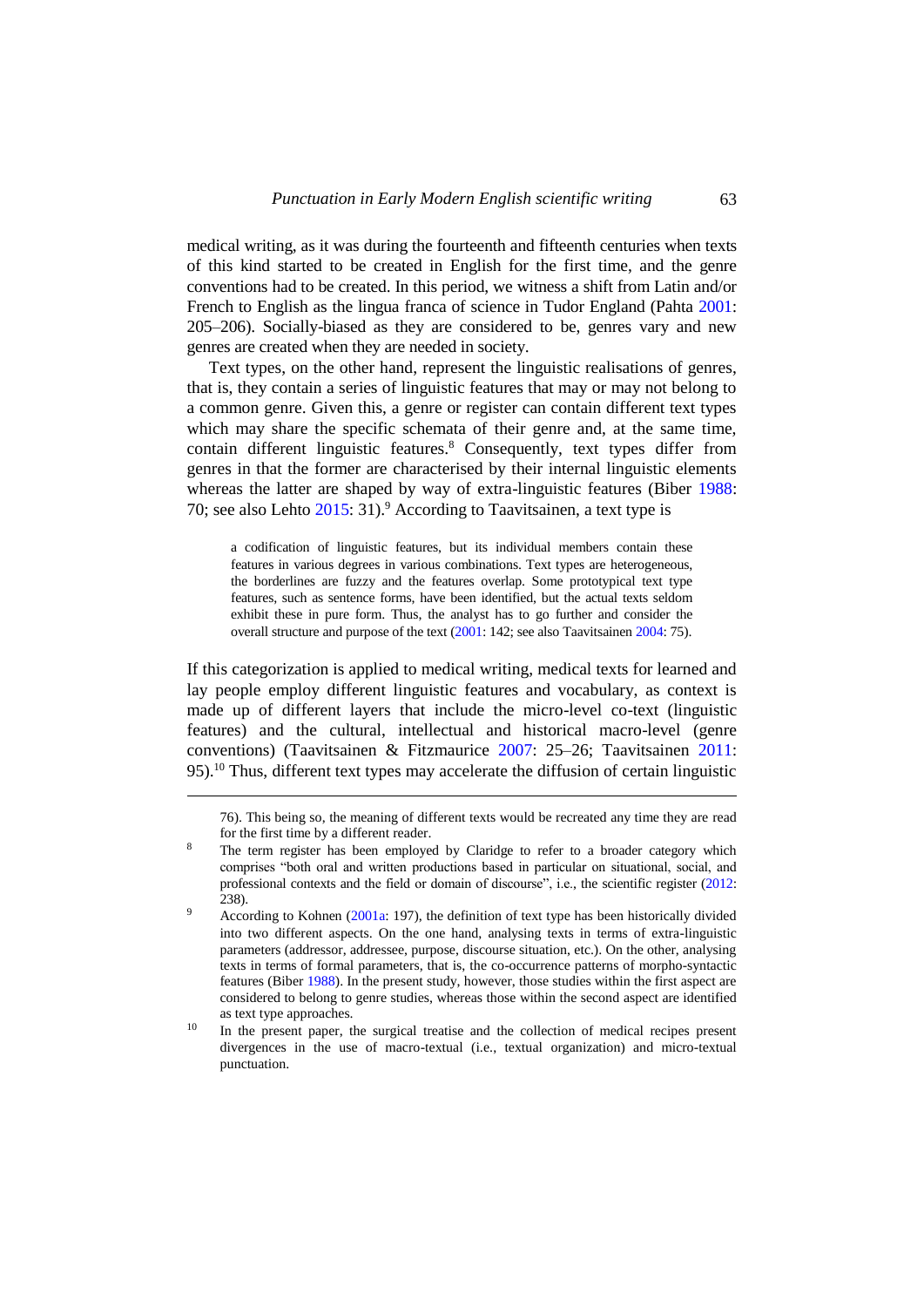features, where "the linguistic patterns of texts associated with an important and powerful institution seem to spread much more easily than those of other, less prestigious texts" (Kohnen [2001b:](#page-19-13) 115).<sup>11</sup>

4. The inventory of punctuation symbols and their functions in H135

The following punctuation symbols were found in H135: the period (.), the comma (,), the perioslash  $($ .), the virgule  $($ ), the colon  $($ ;), the semicolon  $($ ;) and the parenthesis  $((-)$ ).

4.1. The period $12$ 

The punctus became, according to Parkes, the most common punctuation mark after the twelfth century, "used to indicate all kinds of pauses, to introduce quotations, and to separate" [\(1992:](#page-20-11) 42, 1978). Towards the fifteenth century, however, the functions of the period narrowed down to barely the flagging of sentence boundaries, as the full stop nowadays does (Petti [1977:](#page-20-5) 25). In H135, there are 113 instances of the period in the surgical treatise and 340 in the medical recipes. At the sentential level, the period is found to have the following functions: $13$ 

*a) After titles*:

- (1) To cleare Eies w*hi*ch ar not sore. Take rew, vervine, rede roses celidonie still them and this water is goodd./ For the fever quotidian, tertian or quartane Take monfeare camamile bursa pastoris rede nettell (f. 76r).
- *b) To mark off the end of a section*: 14
	- (2) And whethe apposteme is done awaie and the woun chaungid again to his first kynde, then heale it lyke as other woundes. Off restoringe of good fleshe in a wounde The causes whre the fleshe is not son*n*e restorid and genderid againe in a wound are thre (f. 58v).

<sup>&</sup>lt;sup>11</sup> Kohnen describes the function of text types as "that of a catalyst, i.e. as an agent which facilitates a change and is responsible for the spread, but not for the origin of a construction" [\(2001b:](#page-19-13) 111).

<sup>&</sup>lt;sup>12</sup> In the present paper, the terms 'period' and 'punctus' are used interchangeably to refer to the period.

 $\frac{13}{14}$  Note that the original line division has not been preserved in the examples of this paper.

The term 'section' is employed in the present paper to refer to the different parts of the texts under study. In the case of the surgical treatise, these parts would be dedicated to different surgical operations as well as the treatments needed to heal the wounds. Within the collection of medical recipes, in turn, the term section is employed to refer to the different recipes contained in it.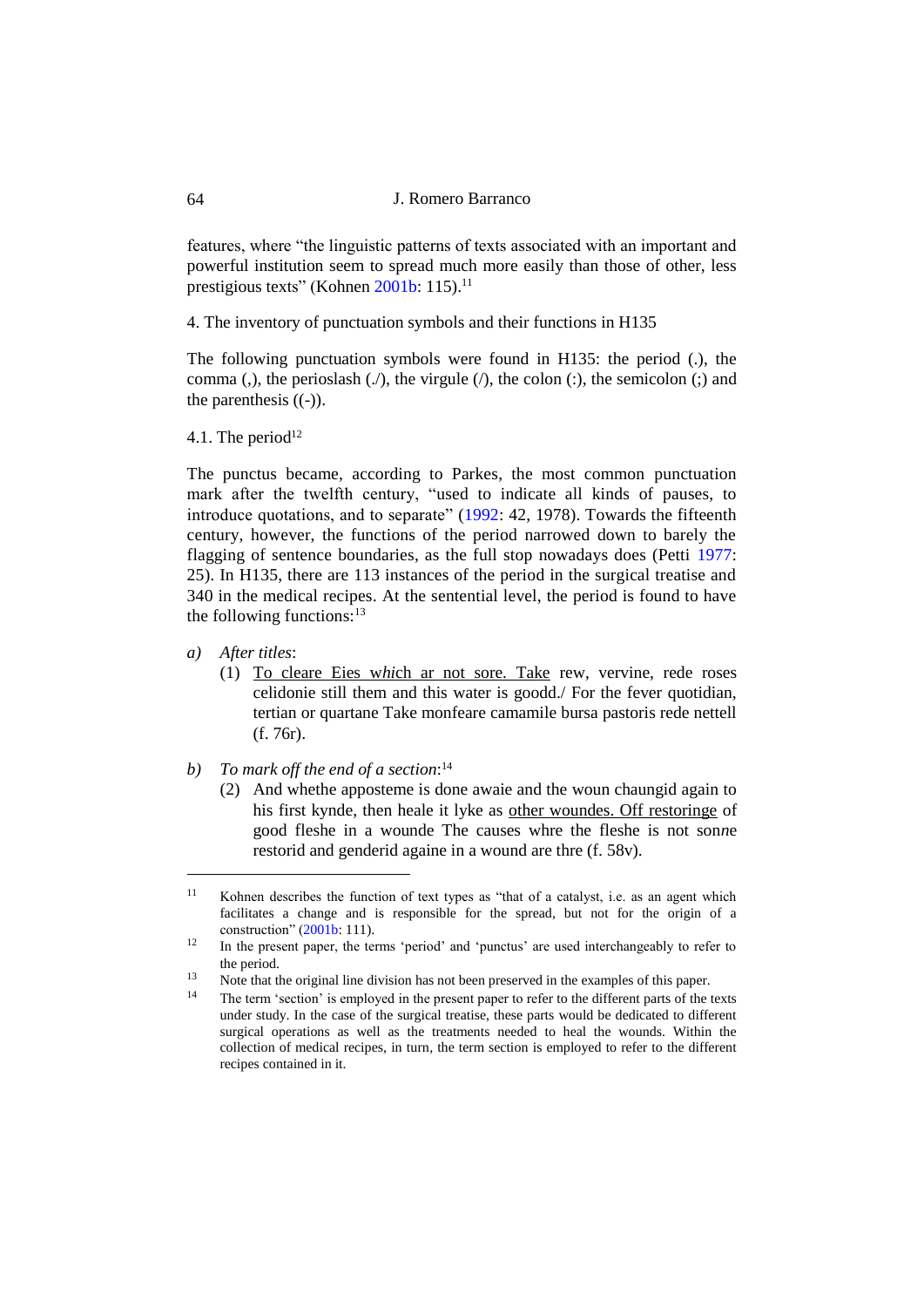- (3) And when thow wilt gilt any mettell heet it a litill in the fier and ley thervpone thie water so ioned with a fether and let it drye. For the sawce flewin Take dragance when he is moost brimmest roote and all and drie it in the soone (f. 113v).
- *c) To mark off the beginning of a new statement*:
	- (4) then ley thervpon lynet wet in the white of an egge and oyle of Roses together and when the ache and priking is debatid heale it vp w*i*th vnguentu*m* viride and of the ca*n*ker in fleshlie plac*e*s I shall speake hereafter. Scropules do springe in the neck and in the throate and in the liskes and glandules also and for to knowe glandules and Scrophule (ff. 50v–51r).
	- (5) for the megryne or forehede wark. Take the white of dove doung musterd sede and pepper. bray them all together and in braying temper yt with good stronge viniger vntill it be plaister like (f. 81v).
- *d) To precede sequential markers*:
	- (6) Throughe Slyding or falling it with a stroke the foote is somewhiles brought furth of ioint and in this manner thow ought to bring it again. First thow shalt make the patient to sit vpon his ars and cause a man to hould the same legg wherof the foote is out of ioint (f. 70v).
	- (7) Take a pound of new yalew wax or as muche as you will and let it melt on the fier in a cleane pan And then poore yt into another pan or dishe wherin must be malmesey muscadell or other whyte wyne that is vere good. after take it owt of the wine, and melt it again (f. 118v).
- *e) To precede coordinate sentences*:
	- (8) Therfore we may fret awaie the cankers w*i*th corrosyves and burninges and cutting. And note that sometime the lyppes of the Canker on thes plac*e*s spredithe abrode and somewhiles are strait together (f. 71r).
	- (9) and throw a litill salt theron then take furthe thy honie while it is warme and vpon that trencher maike therof four rolls as long but not so big as thy litle finger. And let the patient or for him thrust one of the rolles over the head in his fundament (f. 78r).
- *f) To precede adverbial clauses*:
	- (10) presse yt downe fast thowhe which pressinge ther shall comme oute oyle which kepe to thie vse. For it is wondeurfull preciouse for all manner of morfews (f. 45v).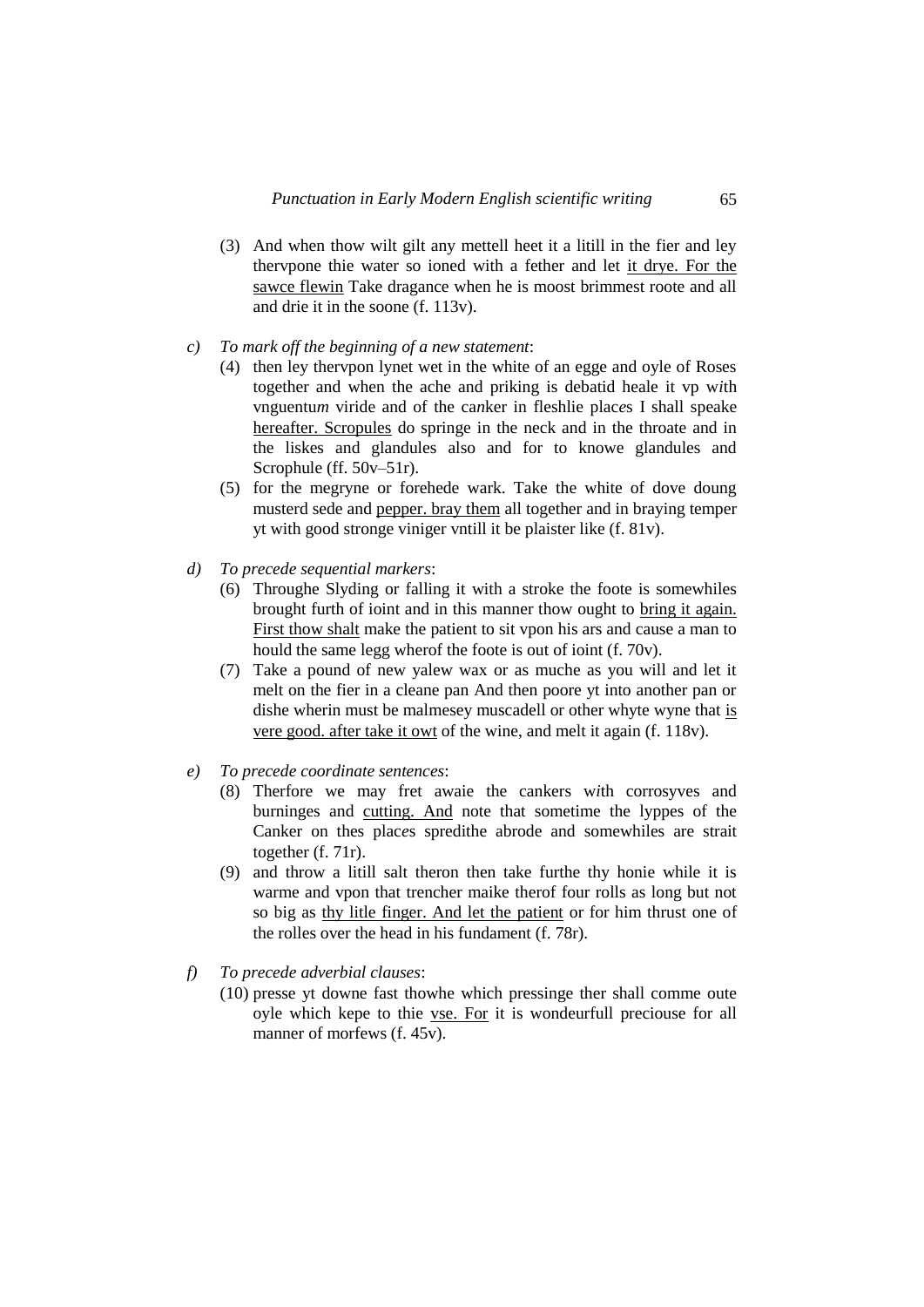- (11) And within iiijor daies þe hole of the wound shall seme larger and the matter which did hing furthe shall be sowple and easie to be put vp. When it is vp trins yt suerlie with a cod. And giue this drynke folowing (f. 77r).
- *g) To precede relative clauses*:
	- (12) I thinke to speake of stein apostemes which grow vnder the armehooles and in the share as it were pestilenc sores or bothes and those are vncurable. which sucertith and akithe and burnithh so muche that the patient may not slepe wherthroughe the patient hath a sharpe fever (f. 49v).
	- (13) then for want of breathe drawing he startithe furthe of his slepe like one affrayed and pantith for want of winde lyke a man whose mynde were almost gone. which in Continewance of few wekes is nedie deathe for want of slepe if the patient gan get no remedye And I haue knowen one dye (f. 88r).



Figure 1. Functions of the period at the sentential level in H135

As observed in Figure  $1<sup>15</sup>$ , the period occurs with different distributions in the surgical treatise and the collection of recipes. On the one hand, the period is more widely used in the medical recipes for the introduction of new statements, the marking off of sections and titles and the precedence of coordinate

<sup>15</sup> Due to the equal word-counts of the texts under study (19,348 and 19,482 words in the surgical text and the collection of recipes, respectively), the findings in this section are provided in raw figures.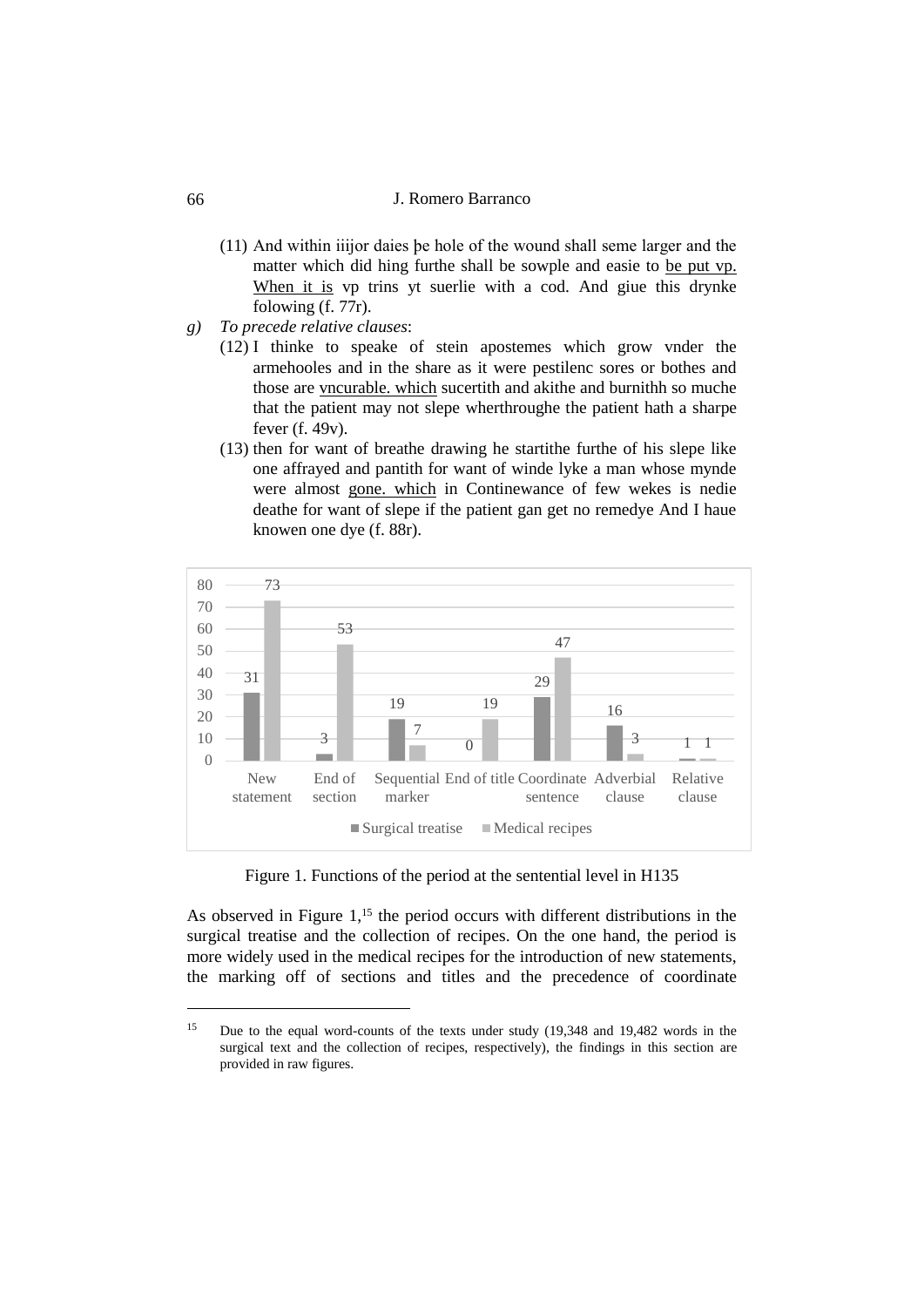sentences. In the surgical treatise, on the other hand, it is more frequently witnessed before sequential markers and adverbial clauses.

In addition to these uses, the period is also used at clause level with two different functions:

- *a) To list the ingredients in a series*:
	- (14) Take tartur and powder of musterd sede of either iiij penyweight. powder of pepper, allome calcionid od eche ij penye weight, borace viij penyweight powder (f. 45r).
	- (15) Take half a pound of Rosen. half a pound of parrosen. virgin v pennywaight. wax and frankensence of ether a quarter of a pound. ij drammes of Comfere an ounce of mastick of hart tallow a quarter of a pound maike powder of them (f. 106r).
- *b) To precede units of measure*:
	- (16) Then put vpon the said water 3. pounds. of your said grownd malt letting it stand soo an howre or moore without styrring And immediatlye vpone the emptijng of your furnes haue redye 30 gallons moore which you must seethe as the fyrst Then pull vp your tapp (f. 120v).



Figure 2. Functions of the period at the clausal level in H135

Figure 2 shows the distribution of the different functions of the period at the clausal level, where it is easily observed that, in the medical recipes, it is found before units of measure. In the surgical treatise, in turn, the period operates marginally for the separation of ingredients.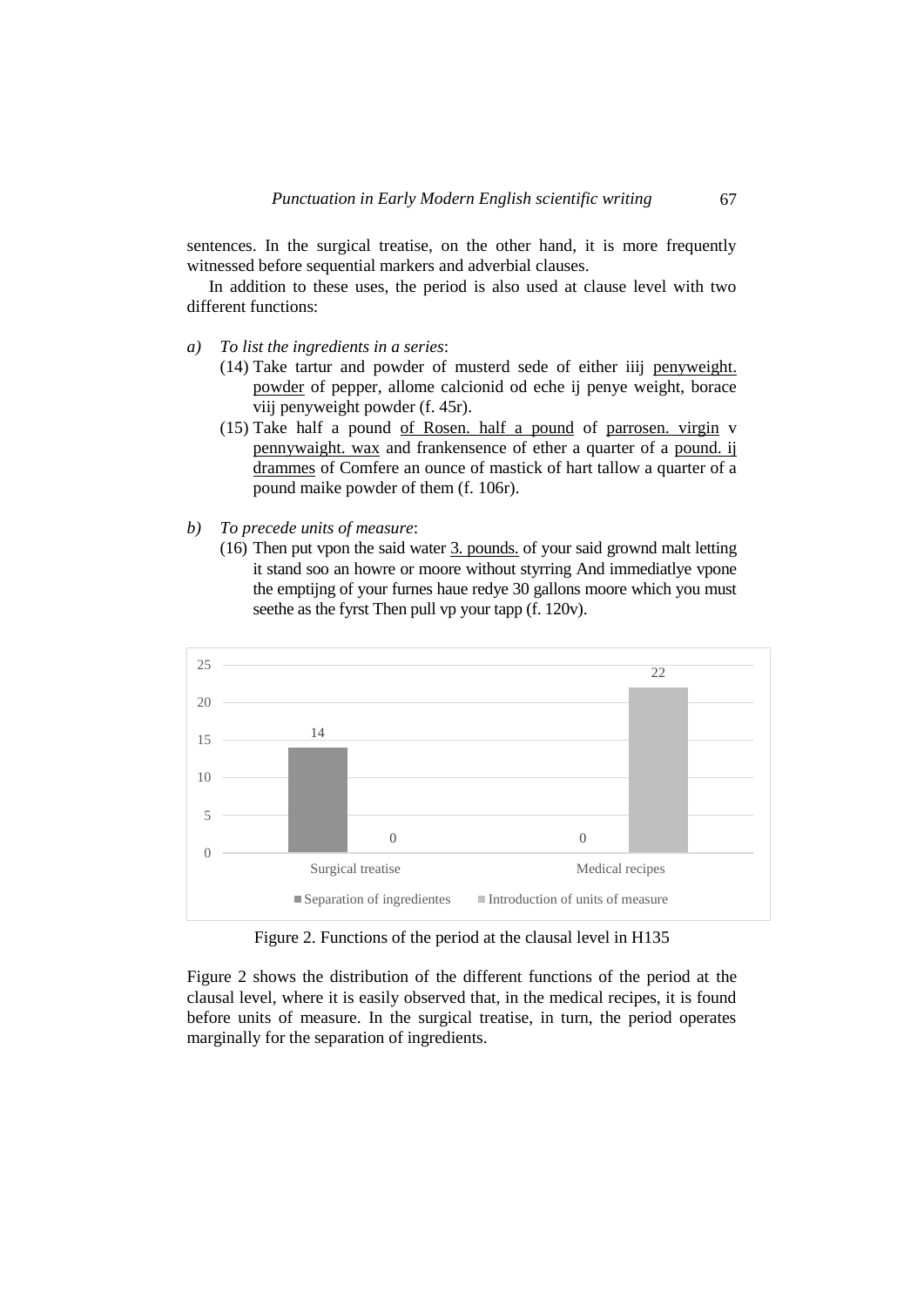Finally, at phrasal level the period is used to circumscribe numerals (17, 18) (7 and 61 times in the surgical treatise and the collection of recipes, respectively):

- (17) and menge them well together vpon the fier and put therto iij. of wheat flowre and ij ounces of powder of lynesede and ij ounces powder of plemgrece and put therto white wyne and sathe alle together (f. 35v).
- (18) Taik an ounce of lapis calaminaris and an vnce of Totie Allexandrin brey theim. ix. tymes and euerie tyme quenche them in white wyne or rose water then grend theim small with capons greace and aannoynt thye eie or put of the powder in rose water and drop into thyn eie with a sether (f. 96r).

## 4.2. The comma

The comma is the shortest pause (Tannenbaum [1930:](#page-20-12) 140; Petti [1977:](#page-20-5) 26; Quirk et al. [1985:](#page-20-13) 1615), introduced in English documents towards the sixteenth century replacing the functions of the virgule (Calle-Martín & Miranda-García [2007\)](#page-19-4). In H135, however, these two symbols coexist, sharing particular functions. Thus, the comma is almost twice as many times as frequent in the surgical treatise as in the collection of recipes (404 over 232 instances, respectively). At the sentential level, it performs the following functions:

#### *a) After titles*:

- (19) For the Stone, Taike Allexander sede gromell sede coliander sed p*er*celie sede saxifrage fyne tyme an*a*. put therin a race of ginger maide into fyne powder and mengle them well together and drink therof withe malmesey or staile aile or bloodwarm (f. 97r).
- *b) To mark off the beginning of a new statement*:
	- (20) and let it stand vpon the fier to all be meltid then let it kele and put it in a glas to kepe, This water is callid water of corall of the noblenes of yt as also for it hathe a colo*ur* like read Corall (f. 69r).
	- (21) For the scabe in the syde Taike viniger, reddes ynyons / rose leves or leves of a rose cake, boyle them well together lay them hote to thy bare syde after manner of a plaister do so dyverse tymes. (f. 86v).
- *c) To precede sequential markers*:
	- (22) Take the roots of lyllye and the leaves of violet and put them in water the space of one howre, then strayne them and cast the water away and put them in a morter and cast therto a litle butter and yolkes of Egges (f. 54r).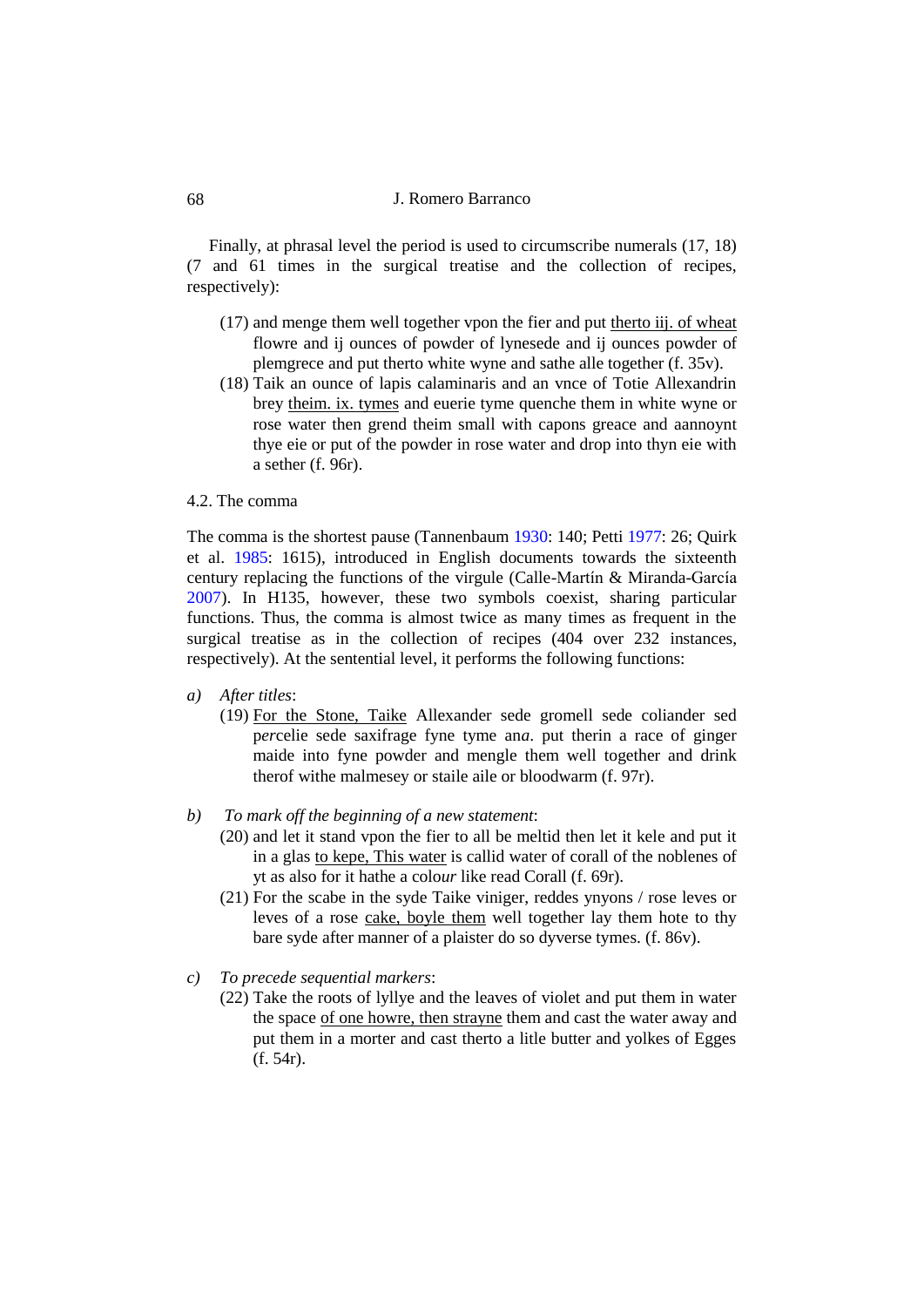- (23) Frie it in a pan, strein yt throughe a clothe and anoint the sore with a fedder, or take shepe tryddles and blend them well with creame of mylke, then strein yt and therwith with a fether annoint the burnid or scaldid place ij or iij in a daie./ (f. 78v).
- *d) To precede coordinate sentences*: 16
	- (24) Then take lynet wett in the white of an egge and laye yt into the hole, and reneve yt not to the second daye And if ther leave any of the scrophule in the hole, then strew theron pulvis affodilum and whet it is clene then heale it vp (f. 51v).
	- (25) Frie it in a pan, strein yt throughe a clothe and anoint the sore with a fedder, or take shepe tryddles and blend them well with creame of mylke, then strein yt and therwith with a fether annoint the burnid or scaldid place ij or iij in a daie./ (f. 78v).
- *e) To precede adverbial clauses*:
	- (26) put therto turbentyne alwaies stering yt well and kepe yt to thy vse, For it is precious and wounderfull goode to all manner of Roting of wounds (f. 57v).
	- (27) Put this water into a glasse and kepe it for yt is a verie good water to washe therwith any sore and namelie a sore legg and will heale yt without any other salve, if the sore be not verie olde, Thow shalte woorke with it in this manner (f. 75v).
- *f) To precede relative clauses*:

- (28) soome vessell of glasse or earthe leded within of the whiche doung will coome a watter withowt savour or evell smell, which wilbe vere good to take of all maner of spotts or blemishe in the face (f. 115v).
- *g) To introduce lists and explanations about the previous statement*:
	- (29) Thowe shalt knowe when dura matter is hurte by thes tokens, Akinge in the heade, readnes in visage, swellinge in the eine And rasinge blacknes of the townge (f. 34r).

<sup>16</sup> Even though coordinate sentences consist of two or more statements, these are separated from individual statements so that the functions of the different punctuation symbols at this level can be quantified.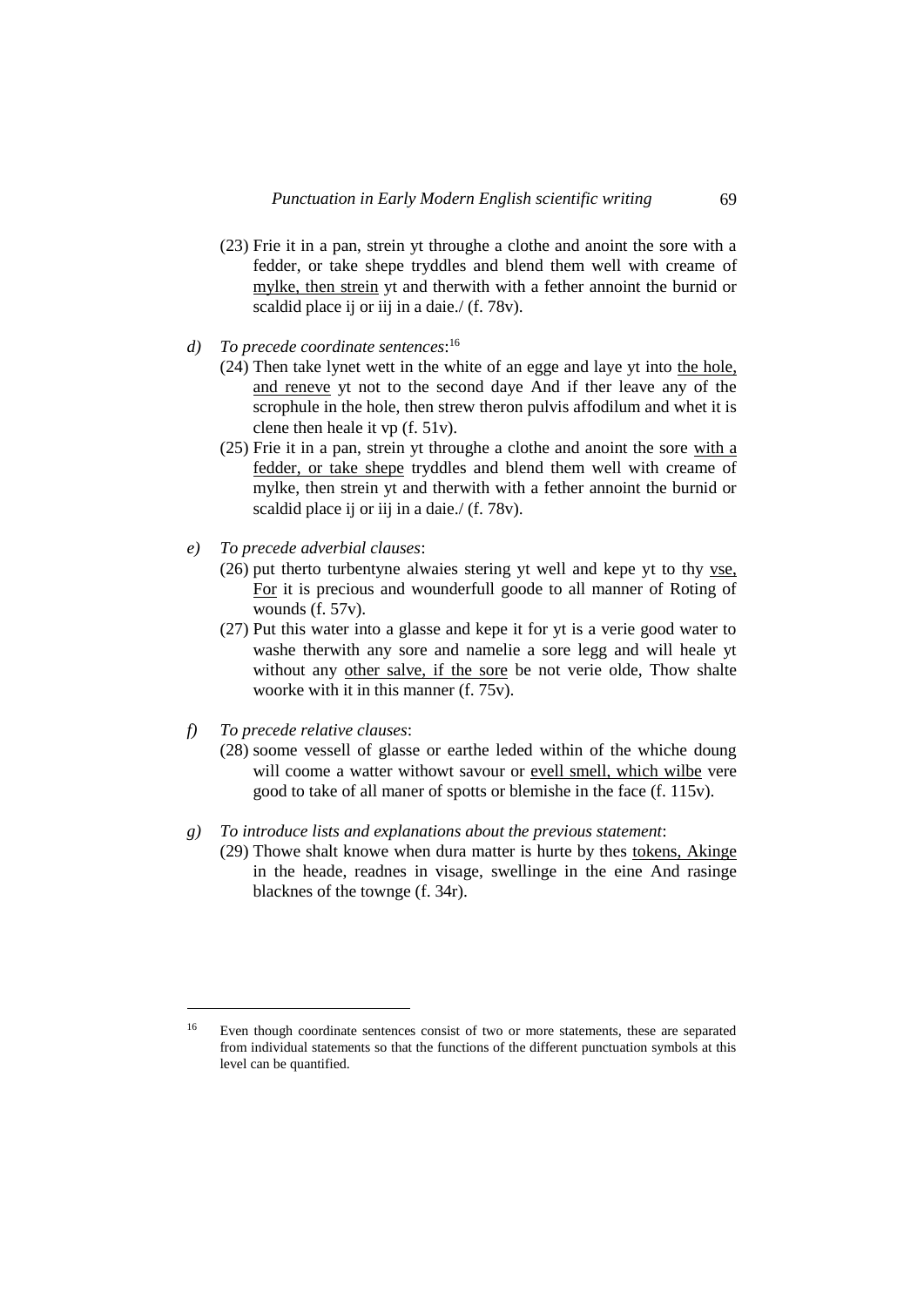70 J. Romero Barranco



Figure 3. Functions of the comma at the sentential level in H135

As shown in Figure 3, the surgical treatise and the collection of recipes show different distributions of the comma depending on its function. Thus, in the surgical treatise, the comma occurs more widely for the introduction of sequential markers and coordinate sentences, as well as explanations. In the medical recipes, however, the comma predominates after titles. Finally, the use of the comma is similar in both text types for the introduction of new statements, adverbial and relative clauses.

The comma also works at the clausal level, where it is used to list different ingredients in a series (156 and 56 instances in the surgical treatise and the collection of recipes, respectively):

- (30) To maike Antioche royall. Take spyknell centorie, burnet, origane, herbe robert, scabions ribwoort, brome, wena, vervain, egremonie matfelon, bugle, wylde sage, mugwoort, puliole mountain, brownwoort, betonie, malows playntain, pulial royall, pegle, fumiterre of munde, dayse, calaminte, prymrose, mellefoyle, herbe John, strawberre (f. 72r).
- (31) if yt be not small ynoughe delay it with barlon water or with pure water well sodden boyle your meat with cold herbes as lettice, Spinage, burrage, endyve, Giacorie and violet leaves great Rasinge, prownes and purselein (ff. 109r–109v).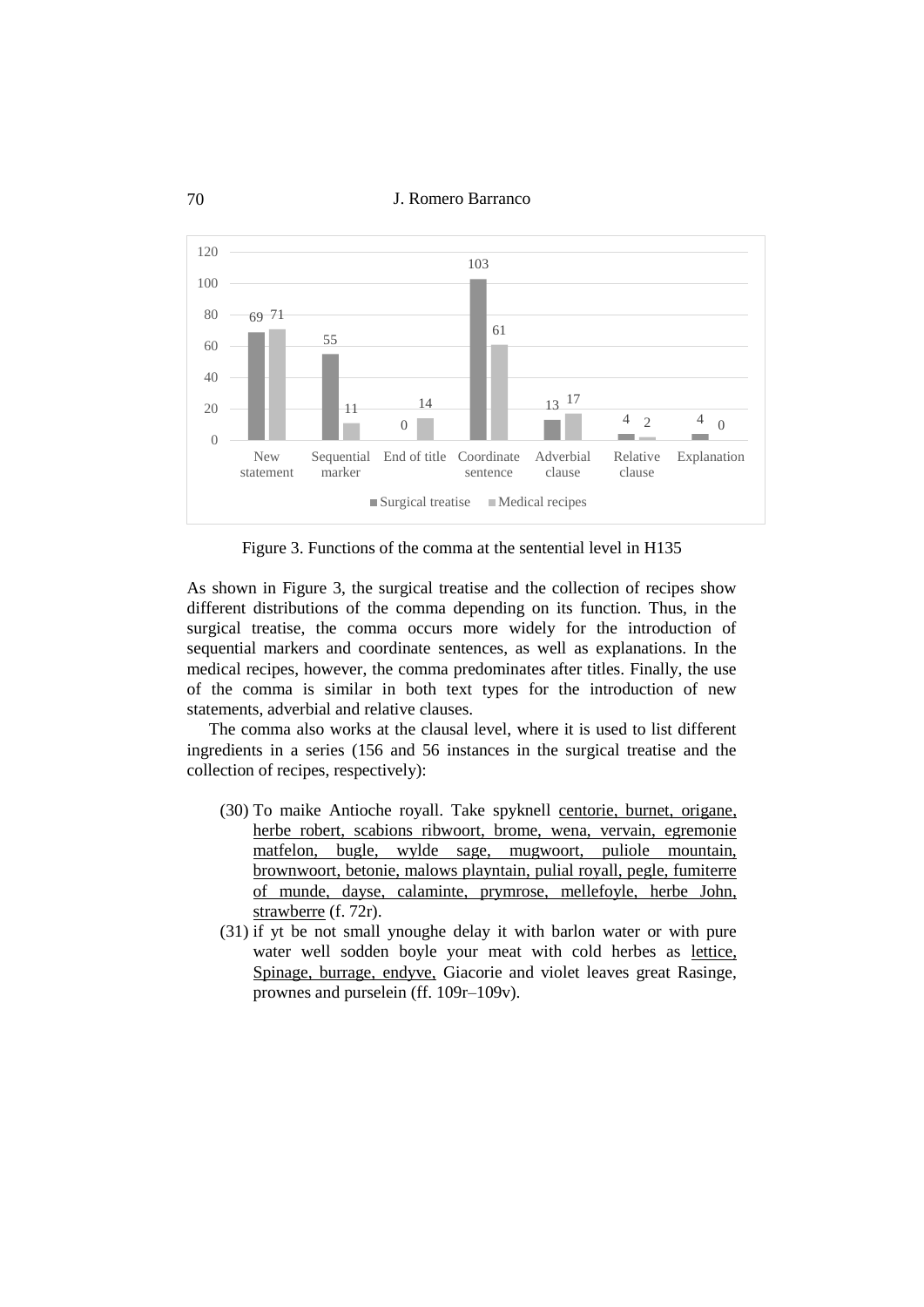#### 4.3. The perioslash

The perioslash, also referred to as the punctus plus the virgule (Cruz-Cabanillas [2014:](#page-19-14) 149–150), has been elsewhere found to share the macro-textual functions of the period. It displays a specialised use insofar as it only features one grammatical function in the surgical treatise and the medical recipes, i.e. to signal the end of a section (33 and 67 instances, respectively).

(32) and then fasten thervpon a paire of pinsonnes and draw it out and after heale it as is said of other wounds./ A wounde with a Sworde happenithe to be many times in the thighe with hurting of the bone or not Thow shalt heale it in the same manner as is said before of woundinge of the arme (f. 67v).

### 4.4. The virgule

The virgule is found in English texts from the fourteenth century onwards, spreading substantially throughout the fifteenth century. It was originally used for signalling short pauses although it could also serve for ending a whole sentence or clause (Hector [1958:](#page-19-15) 47; Esteban-Segura [2010:](#page-19-16) 100). The Renaissance virgule consists of "an oblique stroke of varying length, thickness and ornamentation" with its top and bottom extremes slightly curved rightwards and leftwards, respectively (Petti [1977:](#page-20-5) 26). Used for denoting short pauses, this punctuation symbol could be in fact a substitute for nearly any punctuation mark, showing different functions both at clause and phrasal level (Tannenbaum 1930: 143). In H135, it occurs 63 and 55 times in the surgical treatise and the collection of recipes, respectively. It shares some of the functions of the comma, albeit to a lesser extent. Thus, it has been employed at the sentential level with the following purposes:

#### *a) To signal the end of a recipe*:

- (33) beat them well together mixe therwith wheat flour and honye vnto it be plaister like and if thow cannot get burtre leavs It will do well with the other thinge or with the grene bark of burtre  $/$  (f. 110v).
- *b) To mark off the beginning of a new statement*:
	- (34) And when it is coulde powr furthe the water that thow fyndes therin and after kepe yt to thy vse/ This ointment is callyd popilion bicause yt hath his moste vertew of the burions of populer (f. 53v).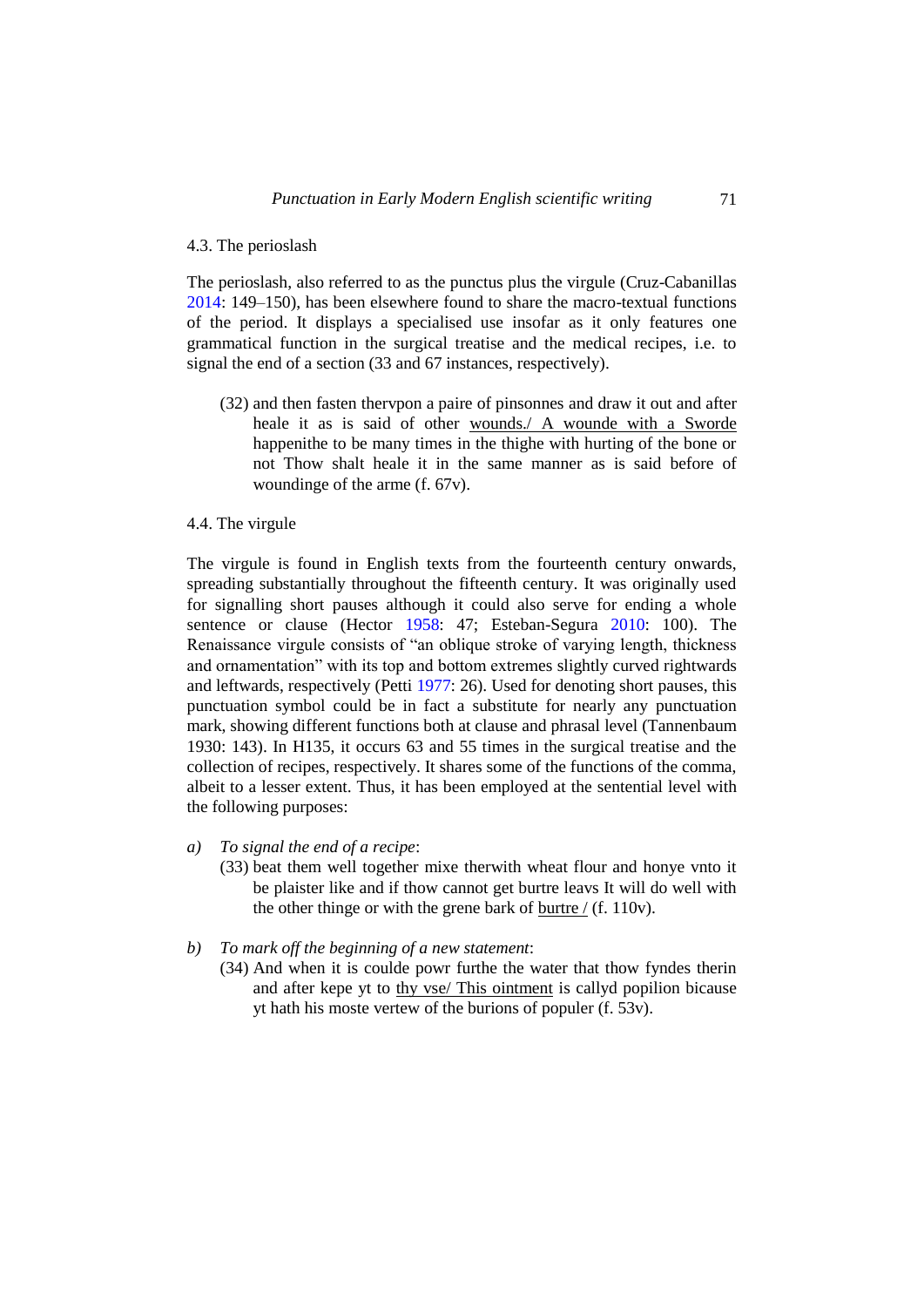- (35) Take a handfull of beans / proche them on a tyle stone pyke of the hulles braie them in a morter to fyne powder , Sethe that popuder in a pynte of rede wyne and synamond (f. 77v).
- *c) To precede sequential markers*:
	- (36) Thes embrocacions we vse for diu*er*sity of tymes and we dight the patient therw*i*t*h* vnto ther com*m*e mater therfro, then lay vnto the wounde lyn*n*et and nothing els vnto the wound be well dried / After that put therto vnguentum fustum vnto it be hole whiche is thus made (f. 36r).
	- (37) And then poore yt into another pan or dishe wherin must be malmesey muscadell or other whyte wyne that is vere good. after take it owt of the wine, and melt it again / then power it again vpon the said wine doing so vij tymes (f. 118v).
- *d) To precede coordinate sentences*:
	- (38) After streine yt and put therto honye to make yt delycate / And in the space of xv daies w*i*t*h* vsinge of this drinke the child shalbe hole, And the Scrophule is soft in touching And the Glandule is harde./ (f. 51v).
	- (39) Then heale it withe a plaister made of wheat flowr honie, and yolk of an egg / And this plaster will keep it open a good space and then will it heale / the woormes ar as bigg as good pynus and vere sharp (f. 100r).
- *e) To precede adverbial clauses*:
	- (40) For phisick saithe that it is possible a man to lyve w*i*thout a milt then better he maie live w*i*th part of a mylt / When the the mylt is in sew vp the wound saving a hole in the louer-moste parte of the wounde wher thow shall put in a tent  $(f. 62v)$ .
- *f) To introduce lists and explanations about the previous statement*::
	- (41) And is so callid as it semithe bicause (truthe is) it is alwaies full of dead fleshe which mormall maie be causid in two manners / Of a wound or bresure noughtelie healid and so drawing it to a festure and frome a fasturing to a mormall (f. 69r).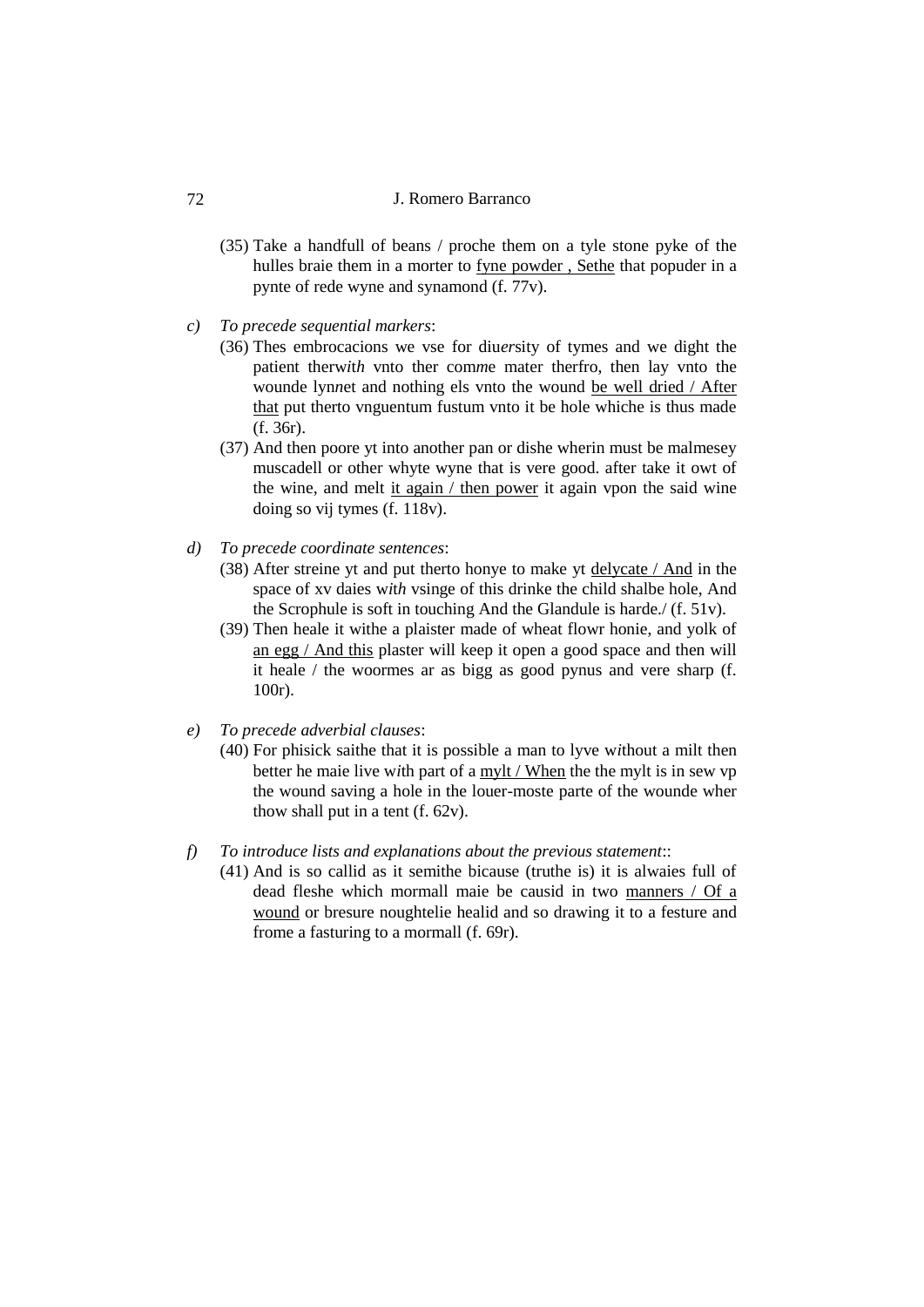

Figure 4. Functions of the virgule at the sentential level in H135

The data in Figure 4 show that the virgule is much more frequently used in the surgical treatise for the introduction of new statements, sequential markers and coordinate sentences. In the medical recipes, in turn, the virgule is used 18 times to mark the end of a recipe.

At the clausal level, the virgule is employed to list the ingredients in both text types (5 and 14 times in the surgical treatise and the collection of recipes, respectively):

- (42) Take powder of drie rootes langdebeffe iiij vnces / of powder of the roote of Clate v ounces / of powder of the roote of Celodyne (id est celidony) j ounce / powder of ginger j ounce / of quicksilver ij ounces / waxe iij ounces in somer and ij in winter of Rosyn as much as sufficithe (f. 50v).
- (43) For a Vehement fever or ague take feir whey clarified and barley well stepid and huskid / buglos / Sicurie / Endive and licores (f. 76v).

## 4.5. The colon

 $\overline{a}$ 

The colon's function is to inform that "what follows the colon is an explication of what precedes it or a fulfilment of the expectation raised" (Quirk et al. [1985:](#page-20-13) 1620).<sup>17</sup> According to Calle-Martín and Miranda-García [\(2007:](#page-19-4) 372–373), there is no consensus in the literature as to the use of the Elizabethan colon: while Tannenbaum argues that the colon was used for commas, question marks,

<sup>&</sup>lt;sup>17</sup> It may also be used for the introduction of a whole quoted sentence.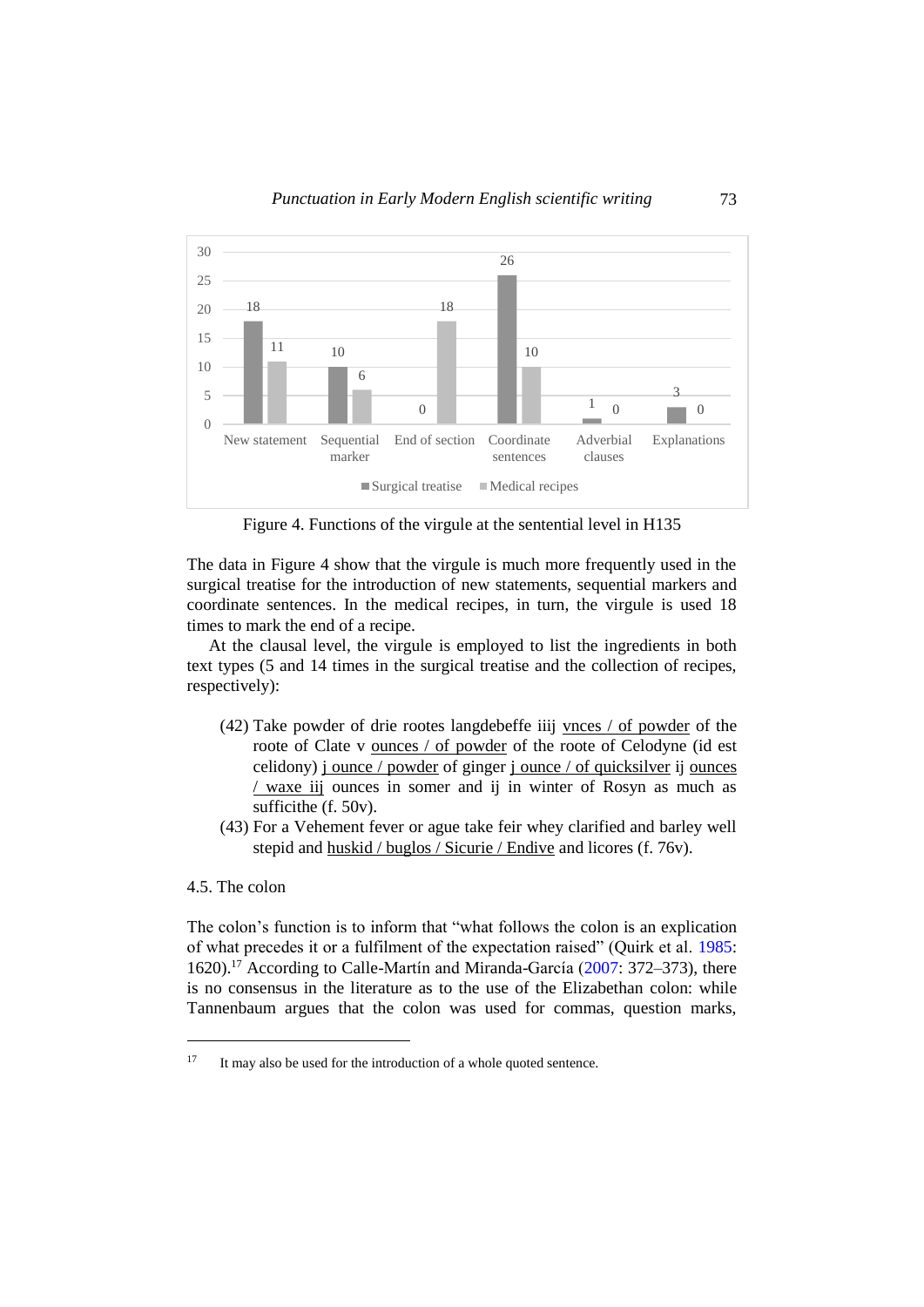exclamation marks and periods (1930: 142); Petti states that it was used in combination with the virgule to mark off the end of a paragraph, only acquiring its modern use at the end of the period [\(1977:](#page-20-5) 27).

The colon occurs marginally in both text types, where it only operates at the sentential level. In the surgical treatise, on the one hand, it occurs just once, before an adverbial clause (44). In the medical recipes, on the other, the colon is used 9 times to mark off the end of a recipe (45) and 7 times to precede coordinate sentences (46).

- (44) yt cannot be perceyvyd by touchinge with thy finger: When the breaking is openly perceyved then cut the fleshe aboue croswise and do as is abouesaid of the straite wounde, and yf thowe be dowtfull whether it be broken or not cut not the fleshe by the span of v or vi dayes (f. 36v).
- (45) which haue bene gryetlye venemid bothe in the face bodye and also on the head. probat: Againste the harte burne Drink a sponefull of vinager for that is a very good Remedie and well proved (f. 104r).
- (46) 2 or 3 dropps of the Iuce of lemonndes or Cytrons: And let there be of all thes waters so proportioned together. half a glasfull or soome what moore into the which you shall put a peece of Sugerr (f. 116r).

## 4.6. The semicolon

 $\overline{a}$ 

The semi-colon entered the punctuation system at the end of the fifteenth century with "a function between the other two marks", when just a comma is not sufficient and the colon slows up the utterance more than necessary (Parkes [1992:](#page-20-11) 49, 1978; see also Calle-Martín & Miranda-García [2007:](#page-19-4) 371).<sup>18</sup> In addition, the semicolon is a coordinating mark of punctuation, i.e. asyndetic coordination.

The semicolon appears once in the surgical treatise to link coordinate clauses (47). In the medical treatise, in turn, it is used once for the introduction of a new statement (48) and twice to precede coordinate clauses (49).

(47) And the hand that is owt of iointe, with thy other hand and draw it a litle and lightlie yt shall go into the ioint againe; and an other syde put a spelt, v or vi daies together and after annoint it with a litle dewte (f. 60v).

<sup>&</sup>lt;sup>18</sup> Ouirk et al. state that the semicolon is the "coordinating mark of punctuation, corresponding most nearly in value to the linguistic coordinating conjunction 'and' [\(1985:](#page-20-13) 1622).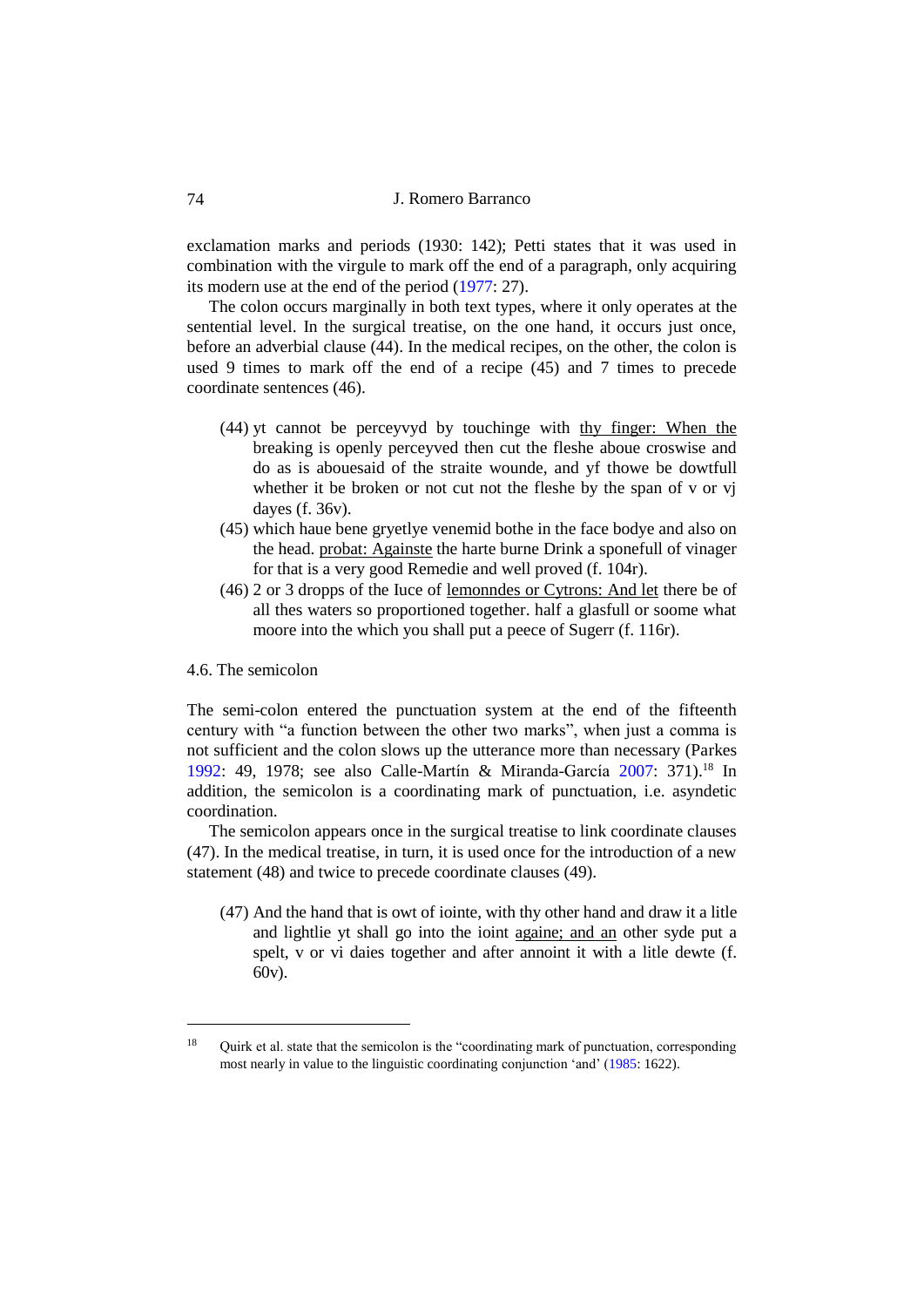- (48) you may maik powder therof and drink that powder when ye go to bed with water aile or wyne; also It is good to drink the water or ale wherin akorns are well sodden./ (f. 111r).
- (49) Done thus put it into an ould cupp for thy vse; and whan thow haist nede of yt taik a litle of it in a Saucer and warme it on the Coales and taik a fether and annoint the patient therwith and bynd a Clothe about the sore (f. 103v).

#### 4.7. The parenthesis

The parenthesis is a punctuation mark that can be used with different purposes: to introduce exclamations, interjections, vocatives, asides or quotations (Tannenbaum [1930:](#page-20-12) 144–145); reflecting "the needs of those who were accustomed to silent reading" (Parkes [1992:](#page-20-11) 49, 1978); and to introduce parenthetical material, to emphasize, or simply to indicate the reader (Pett[i 1977:](#page-20-5) 27).

In H135, the parenthesis has been used in the surgical treatise and the collection of recipes to introduce an explanation to the reader (one and eight times, respectively).

- (50) Malum mortuum is callyd in frenche and also in englishe a Mormall which is as muche as to saie a dead sore, And is so callid as it semithe bicause (truthe is) it is alwaies full of dead fleshe which mormall maie be causid in two manners /
- (51) Therfore I devised this remedie I did taik a burtre or eldertre stick (for of all ther things or woode which I provid that is the best) as bigg as my thombe almoste thre inches longe, the core being thursten furthe (f. 89r).
- 5. Discussion and conclusions

The present paper has studied the different uses of punctuation in two early Modern English scientific treatises, i.e. a surgical treatise and a collection of medical recipes, housed in Glasgow University Library, MS Hunter 135 (ff. 34r–121v). The reason for such an analysis lies in the fact that, embodying two text types under the genre of medical writing, they show different distributions when it comes to the use of punctuation.

From a quantitative point of view, punctuation is more widely witnessed in the collection of medical recipes (670 instances) than in the surgical treatise (623 instances). More specifically, in the surgical treatise, the comma is the most frequently used punctuation mark (404), followed by the period (120), the virgule  $(63)$ , the perioslash  $(33)$ , the semicolon  $(1)$  and the parenthesis  $(1)$ ;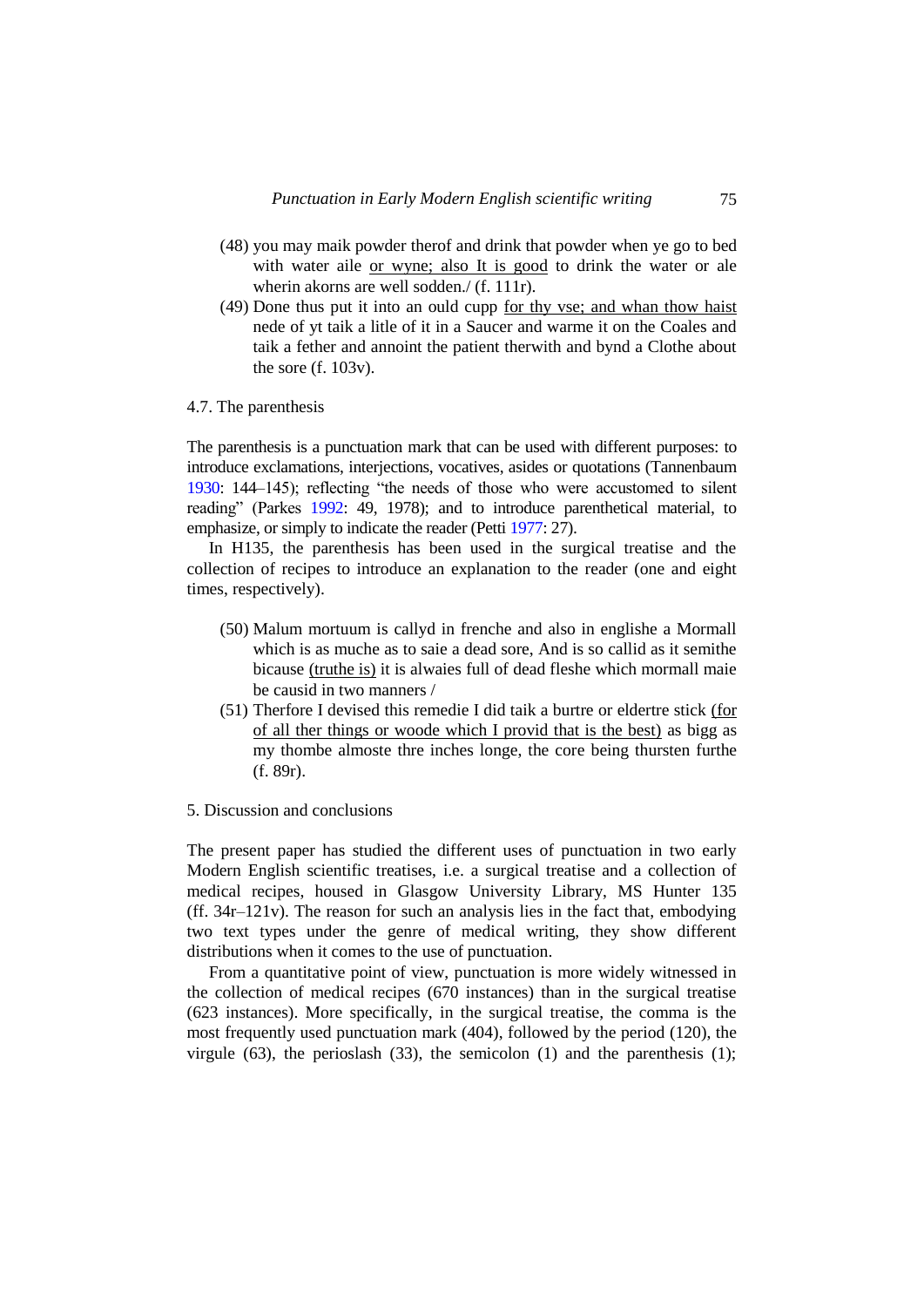whereas in the collection of medical recipes the most frequent symbol is the period (286), followed by the comma (232), the perioslash (67), the virgule (59), the colon (16), the parenthesis (8) and the semicolon (2). Moreover, apart from the tokens of each punctuation mark, we can observe that the surgical treatise represents a more modernized text type, showing fewer instances of the perioslash (33 vs  $67$  in the collection of medical recipes).<sup>19</sup>

On qualitative grounds, the different uses of the punctuation marks in H135 have been identified at three different levels: 1) sentential, both macro- and micro-textual; clausal, for the separation of ingredients or the introduction of unit of measure; and phrasal, for the circumscription of numerals, a typical function of punctuation in the Middle English period and eventually transferred to early Modern English.



Figure 5. Functions of the virgule at the sentential level in H135

Figure 5 above shows the distribution of punctuation at the different levels in the surgical treatise and the collection of medical recipes. As can be observed, at the sentential level, punctuation is more frequent in the collection of medical recipes but, if we classify the uses at this level into micro-linguistic and macro-linguistic, a different conclusion could be drawn. Thus, at the macro-linguistic level, on the one hand, punctuation is employed after titles and sections, and it is widely attested in the collection of medical recipes (180 instances), especially if compared with the

<sup>&</sup>lt;sup>19</sup> It must be noted that, of these 33 instances of the perioslash in the surgical treatise, 29 occur in those fragments dedicated to inform the reader about treatments to heal the body after a surgical operation, a fact that suggests that these were transmitted from the Old English period and, therefore, show traces of these (already) obsolete punctuation devices.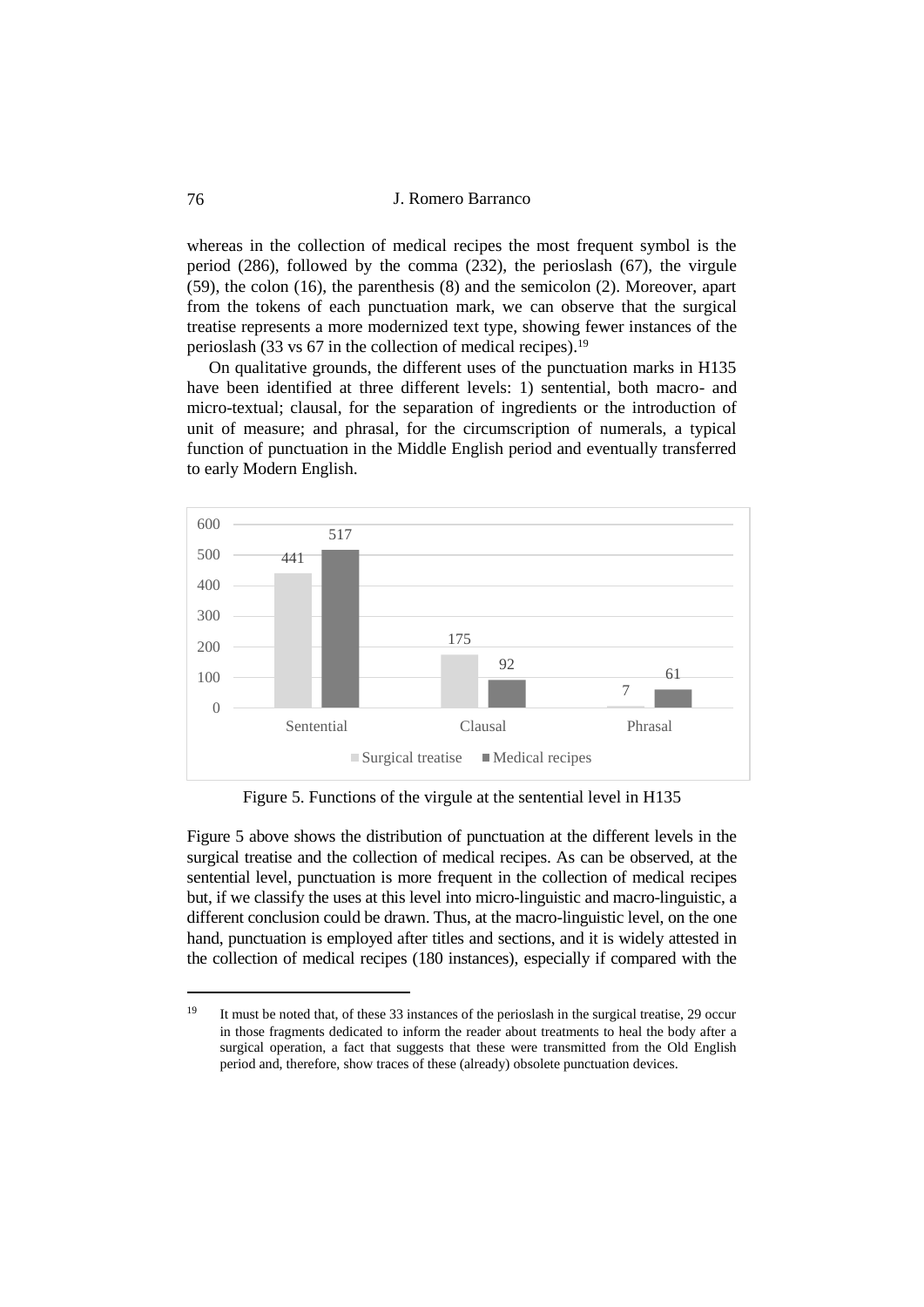surgical treatise (36 instances). Interestingly enough, this distribution is due to the high frequency of the perioslash in these environments in the recipes (67 out of 180 instances), as the majority of recipes were orally transmitted from Old English, hence the higher proportion of obsolete punctuation devices in early Modern English. At the micro-linguistic level, on the other hand, we can observe that punctuation is less frequent in the collection of medical recipes (337 instances) than in the surgical treatise (405 instances), an understandable fact insofar as the surgical treatise is a more elaborated text type containing more complex and subordinate sentences than the collection of recipes.

At the clausal level, two different uses of punctuation have been detected: the separation of ingredients and the introduction of units of measure. In the former, even though the surgical treatise contains less ingredients, the number of marks in these environments is overwhelmingly higher if we compare it with the recipes (175 over 70 instances, respectively). In the latter, we find that this function is exclusively witnessed in the collection of medical recipes (22 instances). These results do nothing but demonstrate the different stages of modernization of these text types in terms of punctuation. Thus, on the one hand, we can observe how the lists of ingredients are better arranged in the surgical treatise by means of punctuation and, on the other, traces of obsolete practices, such as the use of punctuation to introduce units of measure, are still present in the collection of medical recipes.

At the phrasal level, punctuation has been found to operate for the circumscription of numerals in the surgical treatise (7 instances) and the collection of medical recipes (61 instances). This distribution also evinces that the punctuation system in the surgical treatise is more advanced in the process of modernization than the collection of recipes.

To sum up, the present paper has demonstrated that these two text types present a different practice of punctuation even though they belong to the same genre. Consequently, it is observed that the medical recipes are better structured at the macro-linguistic level and the surgical treatise at the micro-linguistic level and, in addition, obsolete punctuation symbols are found in the recipes whereas there is no trace of them in the surgical treatise, or they just occur marginally.

#### **REFERENCES**

<span id="page-18-0"></span>Alonso-Almeida, Francisco. 2002. Punctuation practice in a Late Medieval English medical remedybook. *Folia Linguistica Historica* 22.1. 207–232. DOI: [10.1515/flih.2001.22.1-2.207](https://doi.org/10.1515/flih.2001.22.1-2.207)

<span id="page-18-1"></span>Alonso-Almeida, Francisco & Ivalla Ortega Barrera. 2014. Sixteenth century punctuation in the *Booke of Soueraigne Medicines*. *Onomázein* 30. 146–168. DOI: [10.7764/onomazein.30.9](https://doi.org/10.7764/onomazein.30.9)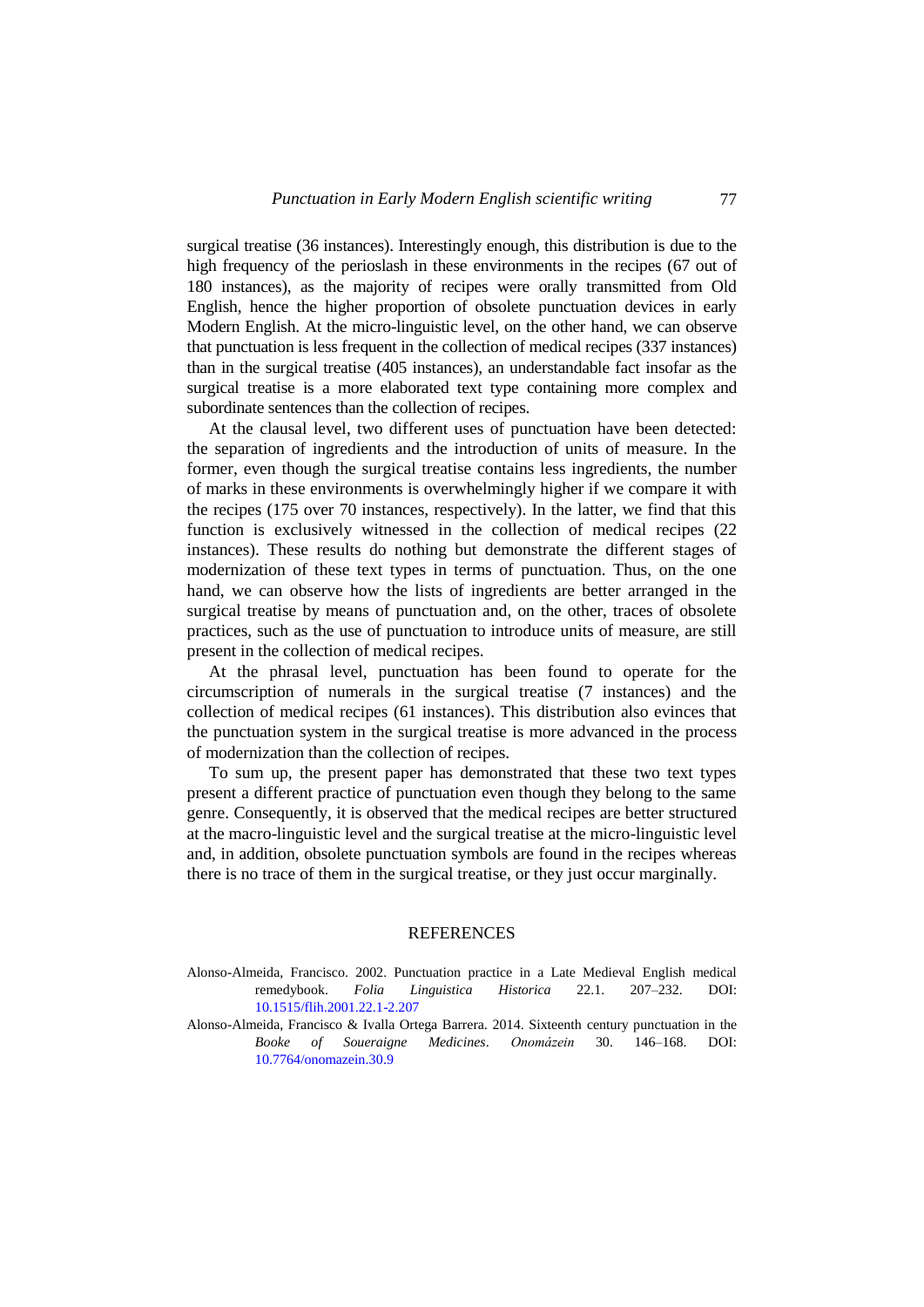- <span id="page-19-7"></span>Anthony, Laurence. 2014. *AntConc (Version 3.4.4)* [Computer Software]. Tokyo, Japan: Waseda University. Available from [https://www.laurenceanthony.net/.](https://www.laurenceanthony.net/)
- <span id="page-19-2"></span>Arakelian, Paul G. 1975. Punctuation in a Late Middle English manuscript. *Neuphilologische Mitteilungen* 76. 614–624.
- <span id="page-19-9"></span>Biber, Douglas. 1988. *Variation across speech and writing*. Cambridge: Cambridge University Press.
- <span id="page-19-1"></span>Calle-Martín, Javier & Antonio Miranda-García. 2005a. Aspects of scribal punctuation in the Old English *Apollonius of Tyre*. *Folia Linguistica Historica* 26.1–2. 95–113. DOI: [10.1515/flin.26.1-2.95](https://doi.org/10.1515/flin.26.1-2.95)
- <span id="page-19-3"></span>Calle-Martín, Javier & Antonio Miranda-García. 2005b. Editing Middle English punctuation. The case of MS Egerton 2622 (ff. 136–152). *International Journal of English Studies* 5.2. 27–44.
- <span id="page-19-4"></span>Calle-Martín, Javier & Antonio Miranda-García. 2007. The punctuation system of Elizabethan legal documents: The Case of G.U.L. MS Hunter 3 (S.1.3). *Review of English Studies* 59. 356–378. DOI[: 10.1093/res/hgm088](https://doi.org/10.1093/res/hgm088)
- <span id="page-19-0"></span>Calle-Martín, Javier. 2004. Punctuation practice in a 15th-century arithmetical treatise (MS Bodley 790). *Neuphilologische Mitteilungen* 105.4. 407–422.
- <span id="page-19-5"></span>Calle-Martín, Javier. Forthcoming. 'His maiestie chargeth, that no person shall engrose any maner of corne'. The standardization of punctuation in Early Modern English legal proclamations. In Claudia Claridge & Merja Kytö (eds.), *Punctuation in context – Past and present perspectives*. Frankfurt am Main: Peter Lang.
- <span id="page-19-11"></span>Claridge, Claudia. 2012. Styles, registers, genres and text types". In Alexander Bergs & Laurel J. Brinton (eds.), *English Historical Linguistics. An International Handbook*, Berlin and Boston, MA: Mouton de Gruyter. 237–254.
- Coe, Richard M. & Aviva Freedman. 1998. Genre theory: Australian and North American approaches. In Mary Lynch Kennedy (ed.), *Theorizing composition*, Westport, CT: Greenwood Publishing Company. 136–147.
- <span id="page-19-14"></span>Cruz-Cabanillas, Isabel de la. 2014. Punctuation practice in manuscript Sainte Geneviève 3390. *Nordic Journal of English Studies* 13.3. 139–159.
- <span id="page-19-6"></span>Dawson, Giles E. & Laetitia Kennedy-Skipton. 1968*. Elizabethan handwriting 1500–1650. A guide to the reading of documents and manuscripts*. London: Faber & Faber.
- <span id="page-19-8"></span>Eggins, Suzanne. 1994. *An introduction to systemic functional linguistics*. London: Pinter Publishers.
- <span id="page-19-16"></span>Esteban-Segura, María Laura. 2010. Punctuation practice in G.U. L. MS Hunter 509. In Javier E. Díaz Vera & Rosario Caballero (eds.), *Textual healing*: *Studies in medieval English medical, scientific and technical texts*, Bern: Peter Lang. 93–107.
- <span id="page-19-15"></span>Hector, Leonard Charles. 1958. *The handwriting of English documents*. London: Edward Arnold.
- Hyland, Ken. 2002. Genre: Language, context, and literacy. *Annual Review of Applied Linguistics* 22. 113–135. DOI[: 10.1017/S0267190502000065](https://doi.org/10.1017/S0267190502000065)
- <span id="page-19-12"></span>Kohnen, Thomas. 2001a. On defining text types within historical linguistics: The case of petitions/statutes. *European Journal of English Studies* 5.2. 197–203. DOI: [10.1076/ejes.5.2.197.7308](file:///G:/Doccat/_WA_SAP/54/xx%20Romero%20Barranco/10.1076/ejes.5.2.197.7308)
- <span id="page-19-13"></span><span id="page-19-10"></span>Kohnen, Thomas. 2001b. Text types as catalysts for language change: The example of the adverbial first participle construction. In Hans-Jürgen Diller & Manfred Görlach (eds.), *Towards a history of English as a history of genres*, Heidelberg: Winter. 111– 126.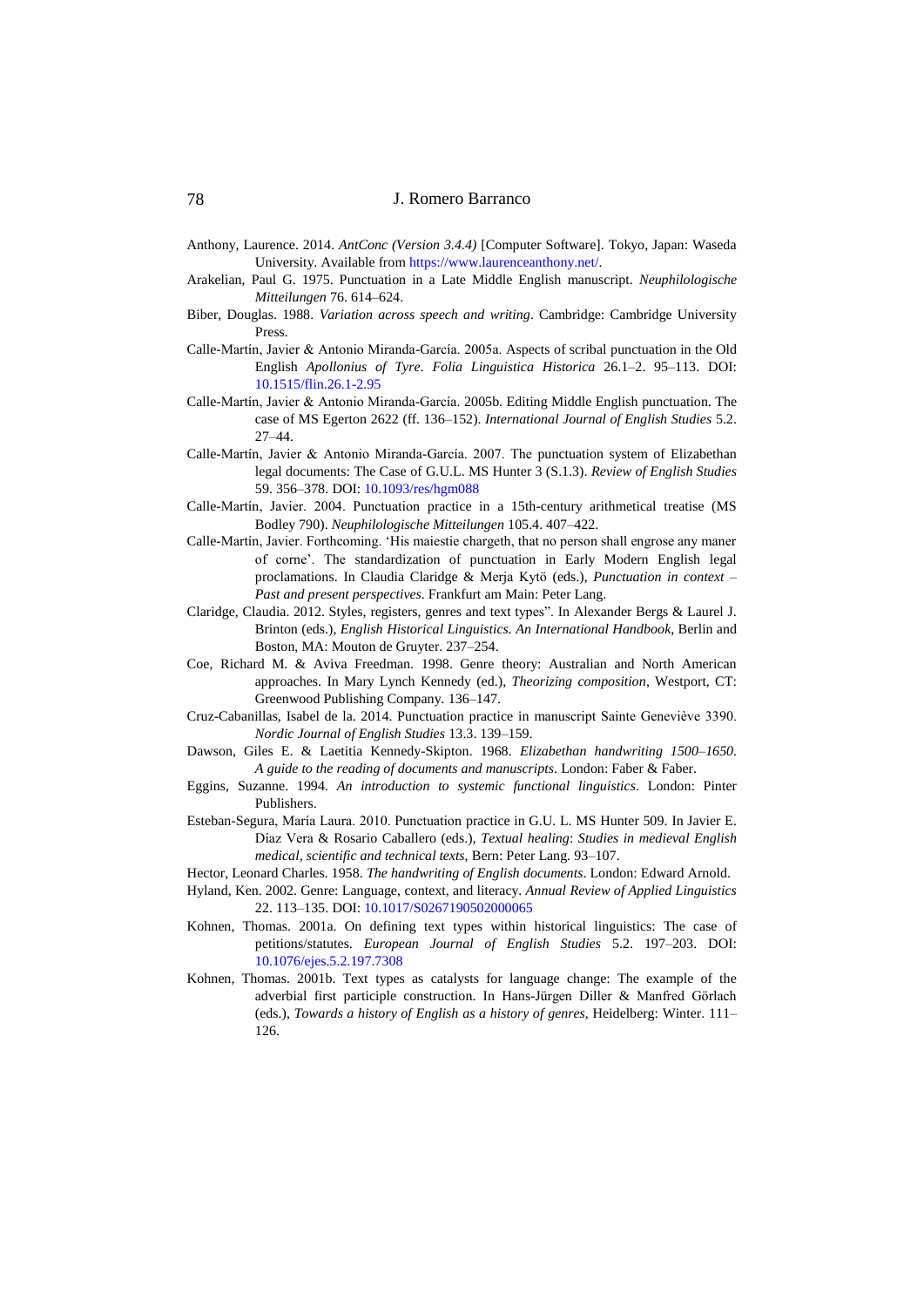- Lehto, Anu. 2015. *The genre of Early Modern English statutes: Complexity in historical legal language*. Unpublished PhD thesis.
- <span id="page-20-3"></span>Lucas, Peter J. 1971. Sense-units and the use of punctuation-markers in John Capgrave's *Chronicle*. *Archivum Linguisticum* (N.S.) 2. 1–24.
- <span id="page-20-4"></span>Mitchell, Bruce. 1980. The dangers of disguise: Old English texts in modern punctuation. *Review of English Studies* 31.124. 385–413. DOI[: 10.1093/res/XXXI.124.385](https://doi.org/10.1093/res/XXXI.124.385)
- Moessner, Lilo. 2001. Genre, text type, style, register: A terminological maze? *European Journal of English Studies* 5.2. 131–138. DOI: [10.1076/ejes.5.2.131.7312](https://doi.org/10.1076/ejes.5.2.131.7312)
- <span id="page-20-8"></span>Pahta, Päivi. 2001. Creating a new genre: Contextual dimensions in the production and transmission of early scientific writing. *European Journal of English Studies* 5.2: 205–220. DOI[: 10.1076/ejes.5.2.205.7303](https://doi.org/10.1076/ejes.5.2.205.7303)
- Parkes, Malcom B. 1978. Punctuation, or pause and effect. In James J. Murphy (ed.), *Medieval eloquence. Studies in the theory and practice of medieval rhetoric*, Los Angeles, CA & London: University of California Press. 127–142.
- <span id="page-20-11"></span>Parkes, Malcom B. 1992. *Pause and effect. An introduction to the history of punctuation in the West*. Hants: Scolar Press.
- <span id="page-20-5"></span>Petti, Anthony Gaetano. 1977. *English literary hands from Chaucer to Dryden.* London: Edward Arnold Publishers Ltd.
- <span id="page-20-13"></span>Quirk, Randolph, Sidney Greenbaum, Geoffrey Leech & Jan Svartvik. 1985. *A comprehensive grammar of the English language*. London & New York, NY: Longman.
- <span id="page-20-2"></span>Rodríguez-Álvarez, Alicia. 1999. The role of punctuation in 15th-century vernacular deeds. *Folia Linguistica Historica* 19.1-2. 25–51. DOI: [10.1515/flih.1998.19.1-2.27](https://doi.org/10.1515/flih.1998.19.1-2.27)
- <span id="page-20-0"></span>Salmon, Vivian. 1988. English punctuation theory 1500–1800. *Anglia* 106. 285–314. DOI: [10.1515/angl.1988.1988.106.285](https://doi.org/10.1515/angl.1988.1988.106.285)
- <span id="page-20-1"></span>Salmon, Vivian. 1999. Orthography and punctuation. In Roger Lass (ed.), *The Cambridge history of the English language. Vol. 3: 1476–1776*, Cambridge: Cambridge University Press. 13–55. DOI[: 10.1017/CHOL9780521264761.003](https://doi.org/10.1017/CHOL9780521264761.003)
- Swales, John M. 2004. *Research genres*: *Explorations and applications*. Cambridge: Cambridge University Press. DOI: [10.1017/CBO9781139524827](https://doi.org/10.1017/CBO9781139524827)
- <span id="page-20-6"></span>Taavitsainen, Irma. 2001. Changing conventions of writing: The dynamics of genres, text types, and text traditions. *European Journal of English Studies* 5.2. 139–150. DOI: [10.1076/ejes.5.2.139.7309](https://doi.org/10.1076/ejes.5.2.139.7309)
- <span id="page-20-7"></span>Taavitsainen, Irma. 2004. Genres of secular instruction: A linguistic history of useful entertainment. *Miscelánea*: *A Journal of English and American Studies* 29. 75–94.
- <span id="page-20-10"></span>Taavitsainen, Irma. 2011. Dissemination and appropriation of medical knowledge: Humoral theory in Early Modern English medical writing and lay texts. In Irma Taavitsainen & Päivi Pahta (eds.), *Medical writing in Early Modern English*, Cambridge: Cambridge University Press. 94–114. DOI[: 10.1017/CBO9780511921193.007](https://doi.org/10.1017/CBO9780511921193.007)
- <span id="page-20-9"></span>Taavitsainen, Irma & Susan Fitzmaurice. 2007. Historical pragmatics: What it is and how to do it. In Susan Fitzmaurice & Irma Taavitsainen (eds.), *Methods in historical pragmatics*, Berlin & New York, NY: Mouton de Gruyter. 11–36.
- <span id="page-20-12"></span>Tannenbaum, Samuel A. 1930. *The handwriting of the Renaissance*. New York, NY: Columbia University Press.
- Voigts, Linda E. 1995. A doctor and his books: The manuscripts of Roger Marchall (d. 1477). In Richard Beadle & A. J. Piper (eds.), *New science out of old books*: *Studies in manuscripts and early printed books in honour of A. I. Doyle*, Aldershot: Scolar Press. 249–314.